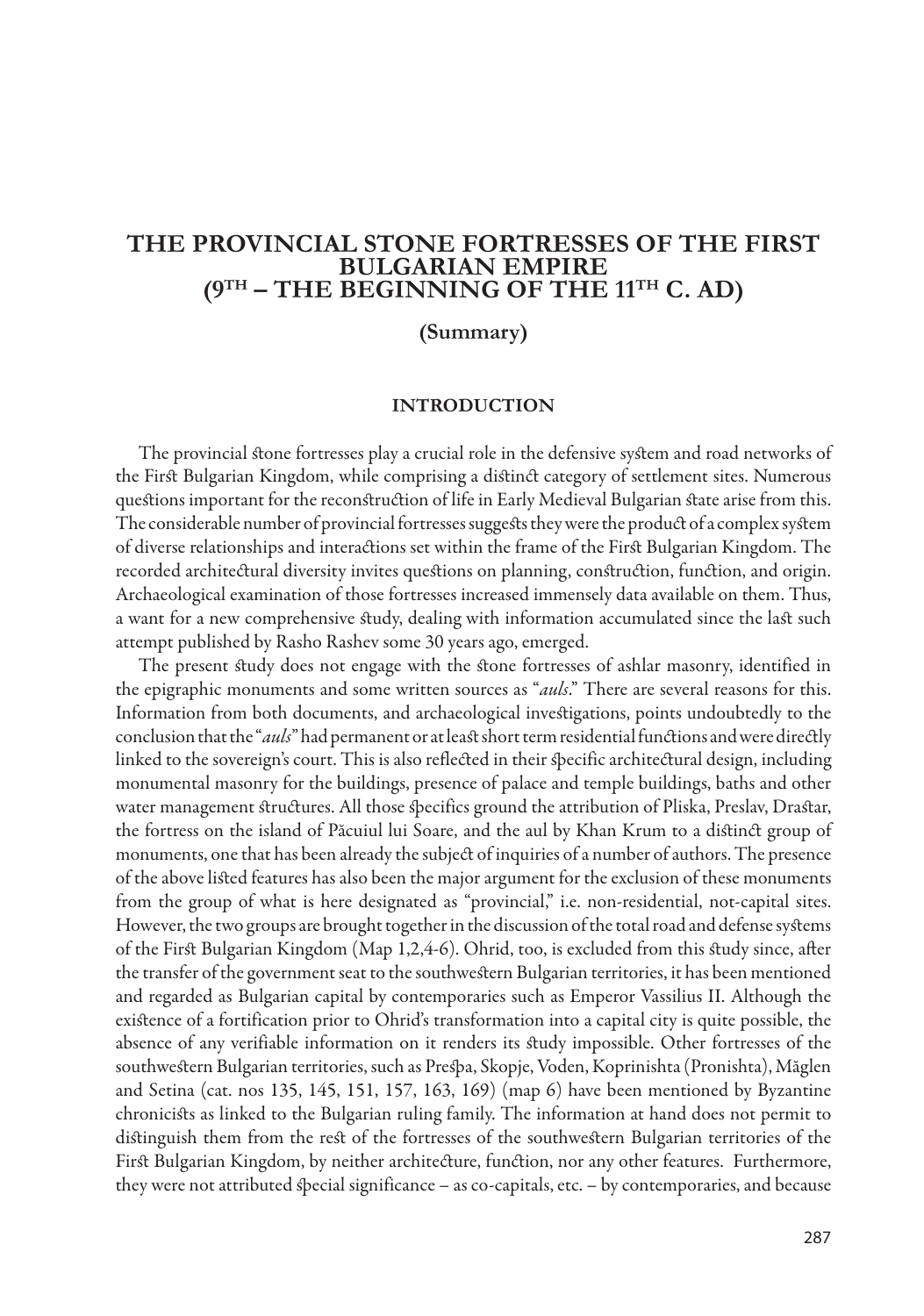of this are here regarded together with the rest of the stone outlying fortresses. It is possible that the association of those monuments with the ruling dynasty should be seen in connection with the mobility of the court and with the need for strongholds sheltering it under the conditions of a perpetual war with the Byzantine Empire.

Outside the scope of this study fall also the earthen fortifications. They are the elements of an earlier defense system, replaced by the stone forts regarded here (Рашев 1982, 173-174; Rashev 2005, 52-54). Their different construction material and function – as barriers and as military camps – are yet another argument not to engage with those in the present study. The nearly complete abandonment of archaeological excavations on such monuments since the early 1980s prevents renewed involvement with the problems already identified in the literature.

The present study deals with:

✓ *Establishing the reasons for the abandonment of the earthen fortifications and the appearance of the provincial stone fortresses;*

*✓ Outlining the chronological and territorial frames of the phenomenon of the erection of those stone fortresses;*

*✓ Defining the place those fortresses had in the defense, road, and settlement system of the First Bulgarian Kingdom;*

*✓ Clarifying the question of who build, maintained, and defended the fortresses in the different regions of the First Bulgarian Kingdom;*

*✓ Establishing the constructional and architectural traditions which produced those fortresses, and identifying the presence and direction of foreign influences;*

*✓ Outlining the reasons behind the abandonment of some, and for the structural rearrangement and functional change in other fortresses.*

To achieve these goals, the following tasks have been set:

*- presentation, through catalogue and illustrative material, of the basic information available on the studied fortresses, with exhaustive bibliography;*

*- review of the architectural design and constructive specificities of the fortresses by region;*

*- comprehensive presentation of the archaeological information relevant to the date, origin and function of those monuments;*

*- division of a typology for the fortresses, according to their basic characteristic – their defensive adequacy;*

*- presentation of the evidence from the fortresses and their vicinity on the existence of settlements, accounting for the variations in the kinds of settlement sites present, as well as the existence of necropolises, religious sites, crafts production, trade, and for contacts with the government seats;*

*- comparison, in terms of architectural outline, construction and function, of the Bulgarian fortresses and those of the neighboring states and people;*

*- analysis of the known written sources and available data on the architectural outline and the construction of the forts, applied to the study of siegecraft.*

The chronological frame for the study is predetermined by the title – the First Bulgarian Kingdom ( $7<sup>th</sup>$ -11<sup>th</sup> c. AD). Current data, however, allow the precision of the lower chronological date to the beginning of the 9<sup>th</sup> c. AD. The upper chronological boundary is conventionally set at 1018 AD, when the Bulgarian state is overtaken by the Byzantine Empire and its territories were incorporated into its administrative, military, economic, and religious systems.

This present study deals only with the fortresses lying within the territories permanently governed by the Bulgarians, and within the territories recognized in peace treaties, for which evidence confirms an extended Bulgarian presence. Those two conditions are assumed to warrant their complete incorporation in the Bulgarian administrative, defensive and settlement systems.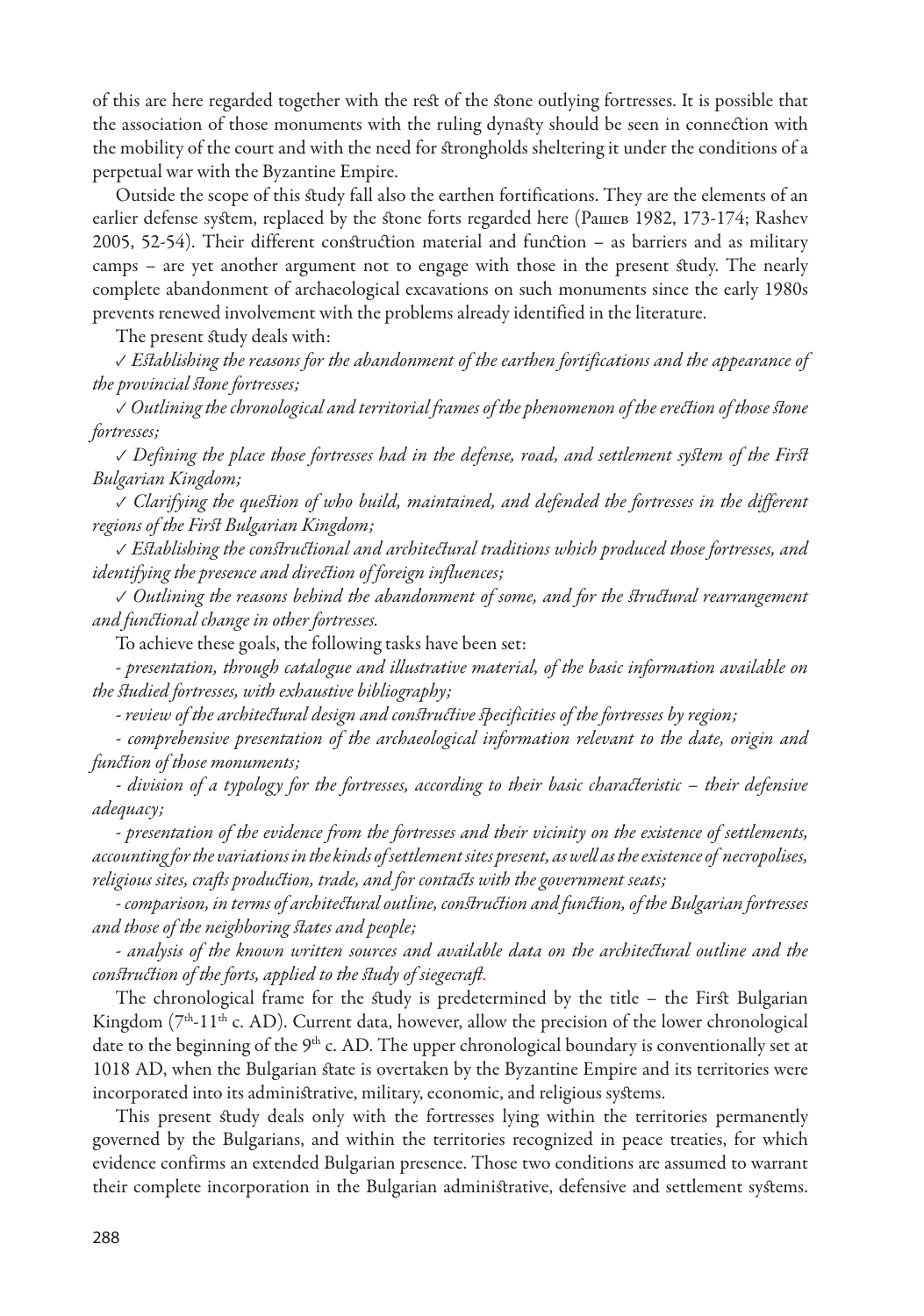For this reason, the extensive so called "war-time territories" in the southern part of the western Black Sea, in Thrace, Northern Greece, the Adriatic and in Serbia are excluded from this study. It must be stressed too that quite often tracing state boundaries, even tentatively, is problematic. Since this study does not aim at defining the boundaries of the First Bulgarian Kingdom, it operates on the presently dominant opinions, and has included only those territories for which evidence withstands scrutiny.

The most important source of information are archaeological excavations. The data secured in them is in direct correlation with the methodology and the scale of the investigations. Comparatively few fortresses have been subjected to large-scale archaeological excavations, for most data are derived from test excavations or field surveys and from observations on looter's trenches. This not only presents an obstacle to the comprehensive review of the monuments, but also poses a specific problem. At the beginning of the 10<sup>th</sup> c. AD many abandoned Late Antiquity fortresses across the entire First Bulgarian Kingdom's territory are re-populated. Since the majority of those have been studied by field surveys or through very limited in size test trenches, they are often postulated to be functioning Bulgarian fortresses. This study operates under the presumption that the presence of earlier fortifications in combination with archaeological materials indicating early medieval habitation is not sufficient to attribute such a site to the group of early medieval forts. The application of such strict criteria reduces the number of the functioning fortresses, compared to the number circulated in the literature. Future archaeological investigations may introduce new data and thus redeem some of those sites to the status of true functioning fortresses. Until such data is secured, however, analyzing them on the basis of uncertain indications together with the other sites is inacceptable. As a result of the criteria employed here, only 107 of the 195 sites included in the *Catalogue* have been pronounced possibly functioning during the First Bulgarian Kingdom. (Table 1).

The information within the *Catalogue* is presented in accordance with the principle applied in *Tabula Imperii Byzantini*. This was done in order to avoid extraneous details, while simultaneously provision comprehensive bibliography for each individual monument. The sites in the *Catalogue* are arranged by regional groups – I through V, and within each regional group – by subgroups, in accordance with the described in the *Chapter I* plan. The fortresses within each subgroup are introduced alphabetically, to circumvent controversies which might stem from the application of other criteria – such as the extent to which it has been studied through excavations – might introduce. The identification number assigned to the sites presented on the maps is identical to the number assigned to the fortresses in the *Catalogue*.

Written sources are considered here a secondary source of information. This is to a great extent due to their brevity; to the time lapse between the moment of the creation of the written document and the date of the recorded events, which throws a shadow of doubt over their reliability; and to their character. Straightforward record of erection of fortresses by the Bulgarians is almost nonexistent. The single exceptions are the Bitola inscription by Tsar Ivan-Vladislav, and the too-brief and not always reliable data in the "*Bulgarian Apocryphal Chronicle*" from the 11<sup>th</sup> c. AD. Useful descriptions of exact locations, types and constructions of the fortresses are also lacking. The only information of relevance provided in written sources is that certain fortresses existed during particular military campaigns. This kind of information, however, must too be used with great caution because of the ever present possibility of "transportation" of certain fortresses to earlier periods. As a rule, whenever we deal with written sources, they must always be evaluated against data from archaeological investigations.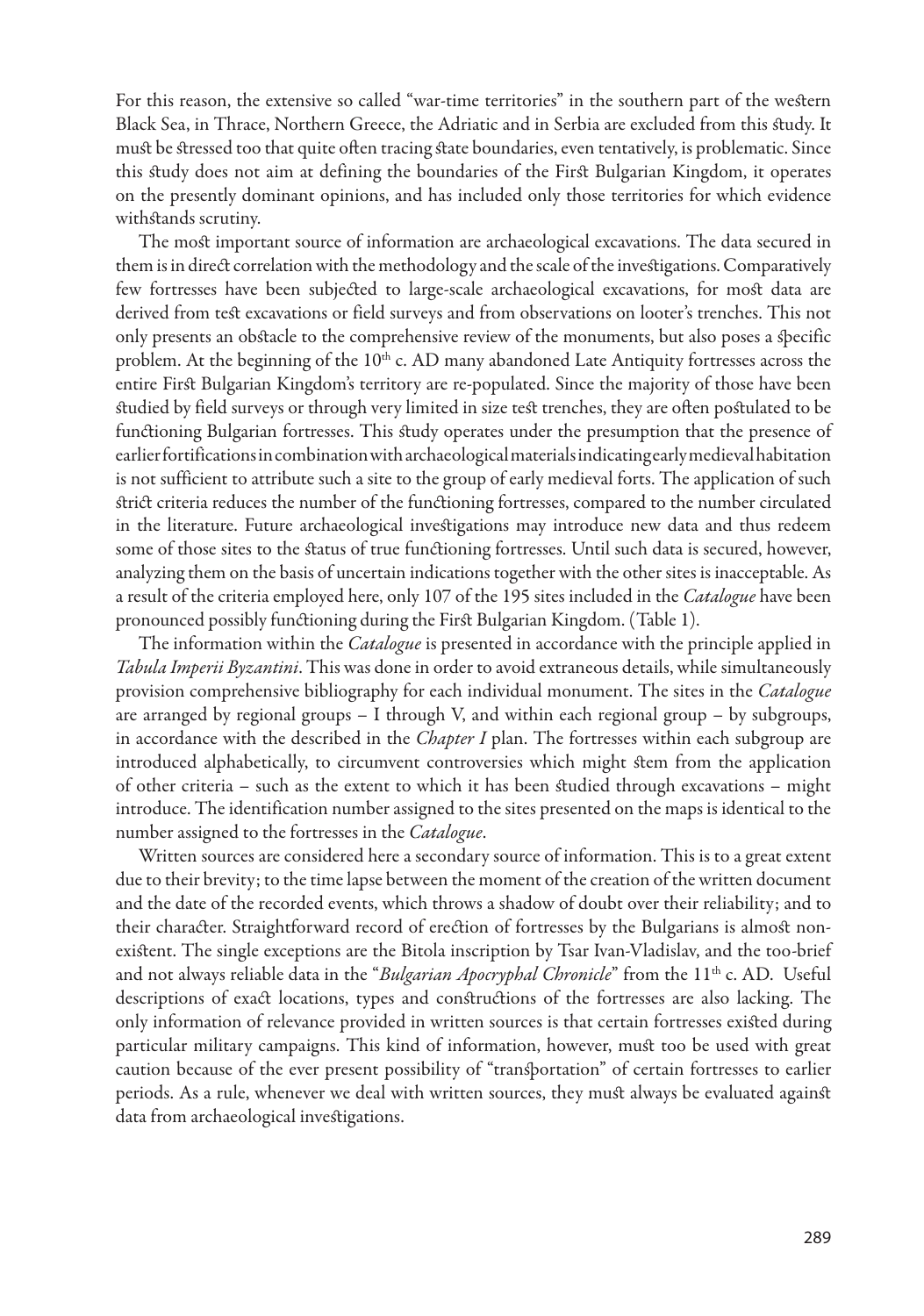# **Chapter I**

### **Regional groups of fortresses – architectural outline and constructional specifics**

The distinction between the core region and the periphery within the wide territory of the First Bulgarian Kingdom is obvious. It is also reflected in the defensive architecture. Therefore, fortresses are here regarded by regional groups.

The territory of the First Bulgarian Kingdom is divided into five regions. The fortresses of each of these five large regions make up the respective regional groups, within which sub-groups are distinguished. The specific conditions in the regions produce certain variations in the review of the regional groups. Fundamental factors, affecting the formation of the distinct sub-groups and respectively assigning the fortresses to them are 1) if the fortress was build during the time period of the First Bulgarian Kingdom, or if it is a re-used Late-Antiquity fortress; 2) if it serves certain specific functions; 3) if information raising doubt about the re-use of a certain Late Antiquity fortress during the time period of the First Bulgarian Kingdom is available; 4) if a certain military/ or political situations allow for a certain sub-group of fortresses to be set apart; 5) if there are written sources, mentioning fortresses of the First Bulgarian Kingdom. Of utmost importance is to take under consideration the extent to which the different regions have been studied archaeologically, and the presence, or respectively the total absence, of written evidence on them, as well as the place they had in the military-administrative system of the First Bulgarian Kingdom.

In accordance with those conditions, factors, and criteria, the following system of regional groups and functionally-architectural subgroups is suggested. In this system the groups are identified by Roman numerals I through V, and the subgroups – by Arabic numerals.

## **I. Fortresses East of Yantra River, enclosed between the Danube River and the Balkan Mountains**

- 1. Newly erected fortresses;
- 2. The Stone Dike in Dobrudja and the fortresses associated with it;
- 3. Fortresses mentioned in the written sources and re-used Late Antiquity fortresses;
- a) late Antiquity fortresses, re-used during the First Bulgarian Kingdom:
- b) fortresses for which re-use is proven beyond doubt;
- c) fortresses for which there is no conclusive data for re-use;
- d) fortresses for which re-use as fortresses is doubtful.

#### **II. Fortresses west of Yantra River**

- 1. Newly erected fortresses;
- 2. Re-used Late Antiquity fortresses;
- 3. Fortresses mentioned in the written sources;
- 4. Fortresses with no conclusive data for re-use during the First Bulgarian Kingdom.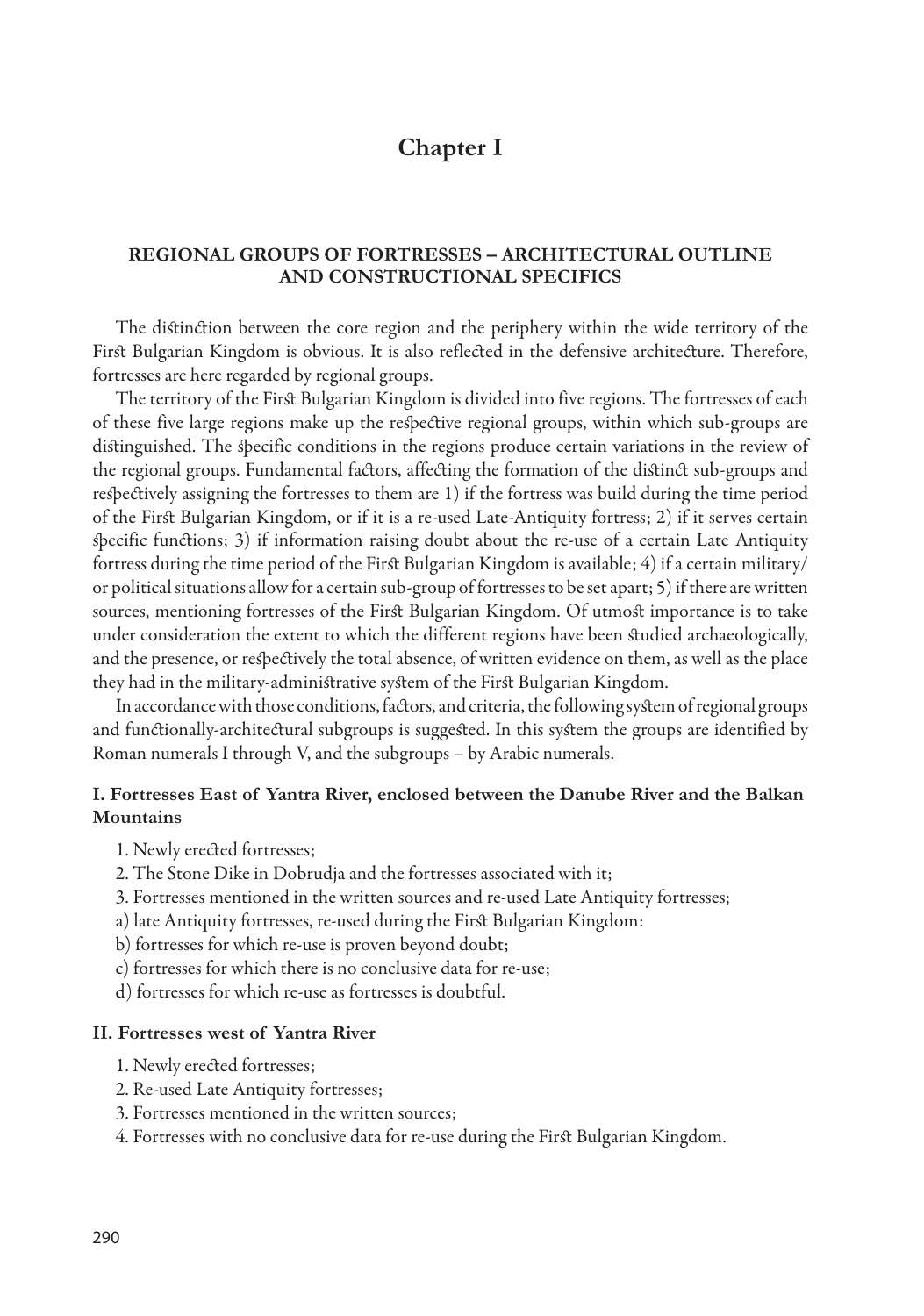#### **ІІІ. Fortresses north of Danube River**

1. Newly erected fortresses;

2. Fortresses mentioned in the written sources.

#### **ІV. Fortresses south of the Balkan Mountains**

1. Byzantine fortresses, incorporated within the Bulgarian territories;

2. Newly erected fortresses, the construction of which is commissioned by the Bulgarian state;

3. Re-used Late Antiquity fortresses, the re-use of which is linked to the Bulgarian state;

4. Re-used Late Antiquity fortresses, for which no conclusive data exist to assign re-use to the First Bulgarian Kingdom, and possible Byzantine fortresses.

#### **V. Fortresses of the southwestern Bulgarian Territories**

1. Newly erected fortresses;

- 2. Re-used Late Antiquity fortresses;
- 3. Fortresses mentioned in the written sources;

4. Re-used Late Antiquity fortresses, for which no conclusive data exist to date re-use to the First Bulgarian Kingdom.

Despite variability in the amount of information available for the different regions, it is possible to draw conclusions about the specifics in terms of architectural outline and construction and about the existence of similarities, differences, and connections between the regional groups. Two large regions emerge, distinguished by substantial dissimilarities in construction and architectural outline, and separated geographically by the line of the Balkan Mountains.

In the lands north of the Danube River, as well as in the western Bulgarian territories (Map 4), the influence from the core region of the First Bulgarian Kingdom is clearly distinguishable. Primary sign of it is the domination of newly erected fortresses and the rare incidents of re-use of Late Antiquity strongholds. As an exception in this regard presents the western Bulgarian territories – the right banks of the Danube River west of the Yantra River. Two characteristic trends emerge. The first one is the monumentality employed in the fortress construction – the use of ashlar blocks bound in mortar. This kind of construction is rarer and is more often influenced by the second trend – which betrays inferior technical skills and limited economic capacity. In the second trend foundations most often than not are missing, and it makes use of unworked stone set in mud. An example of the combination of the two trends presents the fortress by Tsar Asen (Catalogue No 22) (plates 34-36). The interstices of its ashlar face are filled with mortar, but the blocks are set in mud. Those walls were built on sturdy foundations, and worked stone caps finished the merlons. The towers, however, had no ground floor and were of insignificant size, akin to the rest of the newly erected fortresses in northeastern Bulgaria (Map 2). Similar are the fortresses and the barrier wall of the Stone Dike in Dobrudja (Catalogue nos 23-54) (plates 37-72).

A shared trait is the comparatively limited number and inefficient positioning of the towers. The monuments north of the Danube River and in the western Bulgarian territories (Map 4) are indistinguishable. The fortress by Slon (Catalogue no 107) (plate 91) reflects both the first trait monumentality, and the early stages of the progression of the second trait, while the monuments in the western Bulgarian territories for which conclusive archaeological data exists (Catalogue nono 98, 99), (plates 87-90) demonstrate the use of the cheep technique with set in mud quarried stone. Over a large territory the influences of the state core's traditions of fortress building were closely reflected.

Characteristic for the territory south of the Balkan Mountains (Maps 1, 5, 6) is the extensive reuse of the local Late Antiquity fortifications. New strongholds were rarely erected *ad fundamentum*.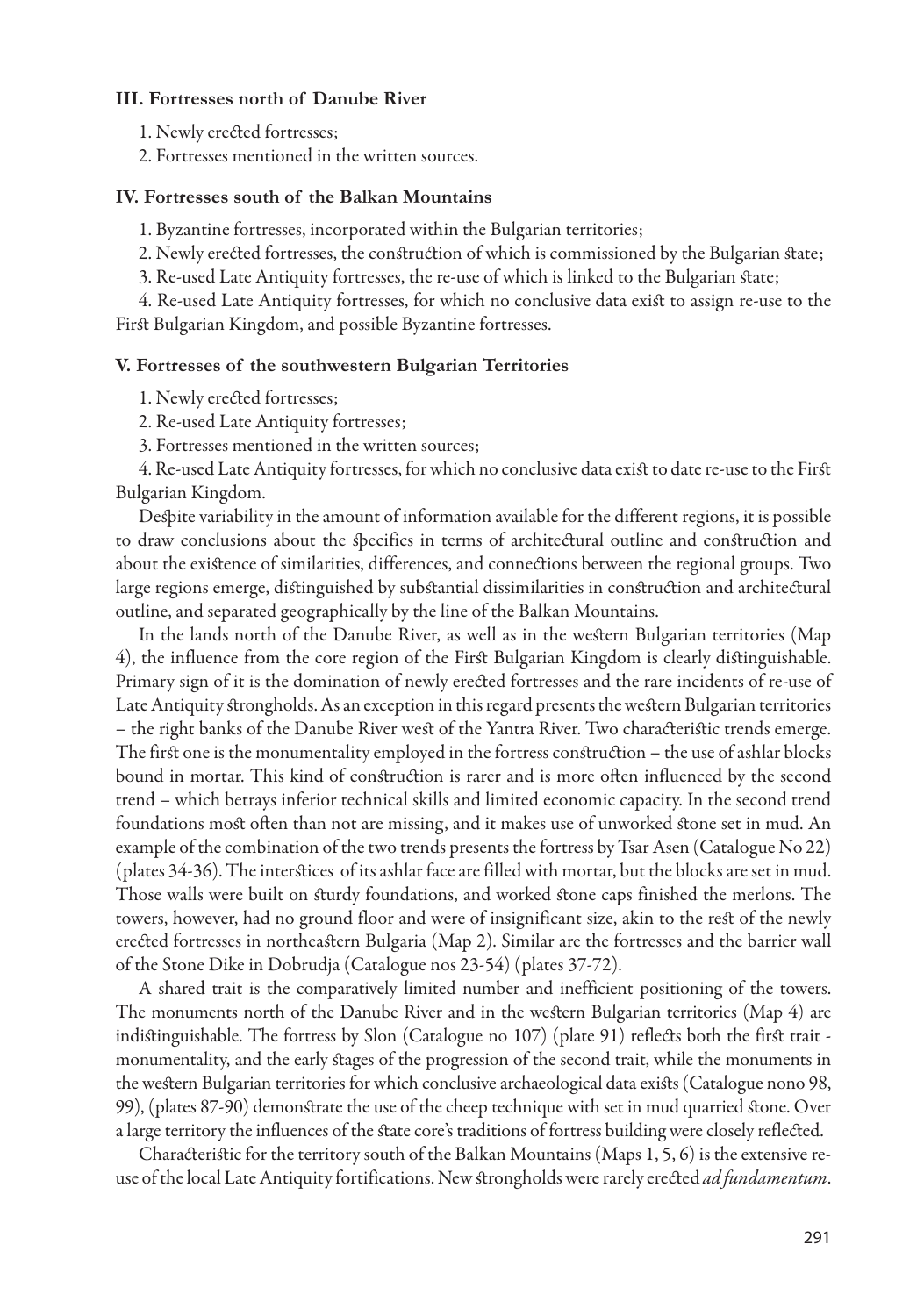Common traits are the use of unworked stone, bound by mortar, and strict adherence to the outline of the re-used earlier monuments, which warrants a well-planned and effective defensive system for the early medieval fortifications.

As it is readily expected, the two large regions – to the south and to the north of the Balkan Mountains, do not develop in isolation, but undergo the effects of mutual influences. The Pernik fort (Catalogue No 134), (Plates 105-107) and Tserovo (Catalogue No 147) exemplify the southbound influences. Another example of a possible influence from the south centers on the strongholds north of the Balkan Mountains is the Veliki Gradats fortress by Donyi Milanovats (Catalogue no 97) (plates 85, 86). In this particular instance, the Late Antiquity fort was re-used, its walls mended with quarried stones set in white mortar.

# **Chapter II**

## **The provincial stone fortresses as defense systems and habitation sites**

#### **1. Typology of the fortresses**

Fortresses as archaeological monuments present a challenge to those attempting to develop a typology. The characteristic features, which may be used in the division of a typology, depend on a large number of variable factors, such as relief, locally available building material, building traditions, investment in labor and materials, orders of the sponsor, the architect's design and skills, the skills of the builders, sometimes even trends in architectural fashion. If a typology were to take into account all those factors, and to encompass all characteristic features of the given fortifications, the product would be a very complex and confusing system with numerous types, sub-types, variants, which is more likely to obscure than to clarify the development of the defensive features it attempts to study.

To escape producing an empty in its effects typology, secondary characteristics, such as construction peculiarities are neglected here, since they are found to be in strong correlation to a large number of highly variable factors and to obscure the main criteria – building tradition. The goal, instead, is to present the main characteristic of the fortresses – their aptitude to defend, which to a major degree is defined by the use of a basic fortification element – the tower.

Included in the typology are only those strongholds, for which use during the period of interest is confirmed, and for which information is available on the character of their defensive features.

The decisive criterion in this typology is the presence and the effectiveness of the position of the towers along the walls. The following factors are considered fundamental in defining the degree to which the system of towers offers an effective defensive system to a particular fortress: 1) provision of efficient flanking fire along the curtain walls, i.e. spacing the towers at circa 60 meters – the precision range of a bowshot; 2) protection of most vulnerable to attack areas along the wall perimeter – corners, changes in the course of the wall, as well as relief-defined points prone to assault by siege engines or vulnerable to the work of siege engines.

In accordance with these criteria three types of fortresses are distinguished:

Type I – Fortresses without towers;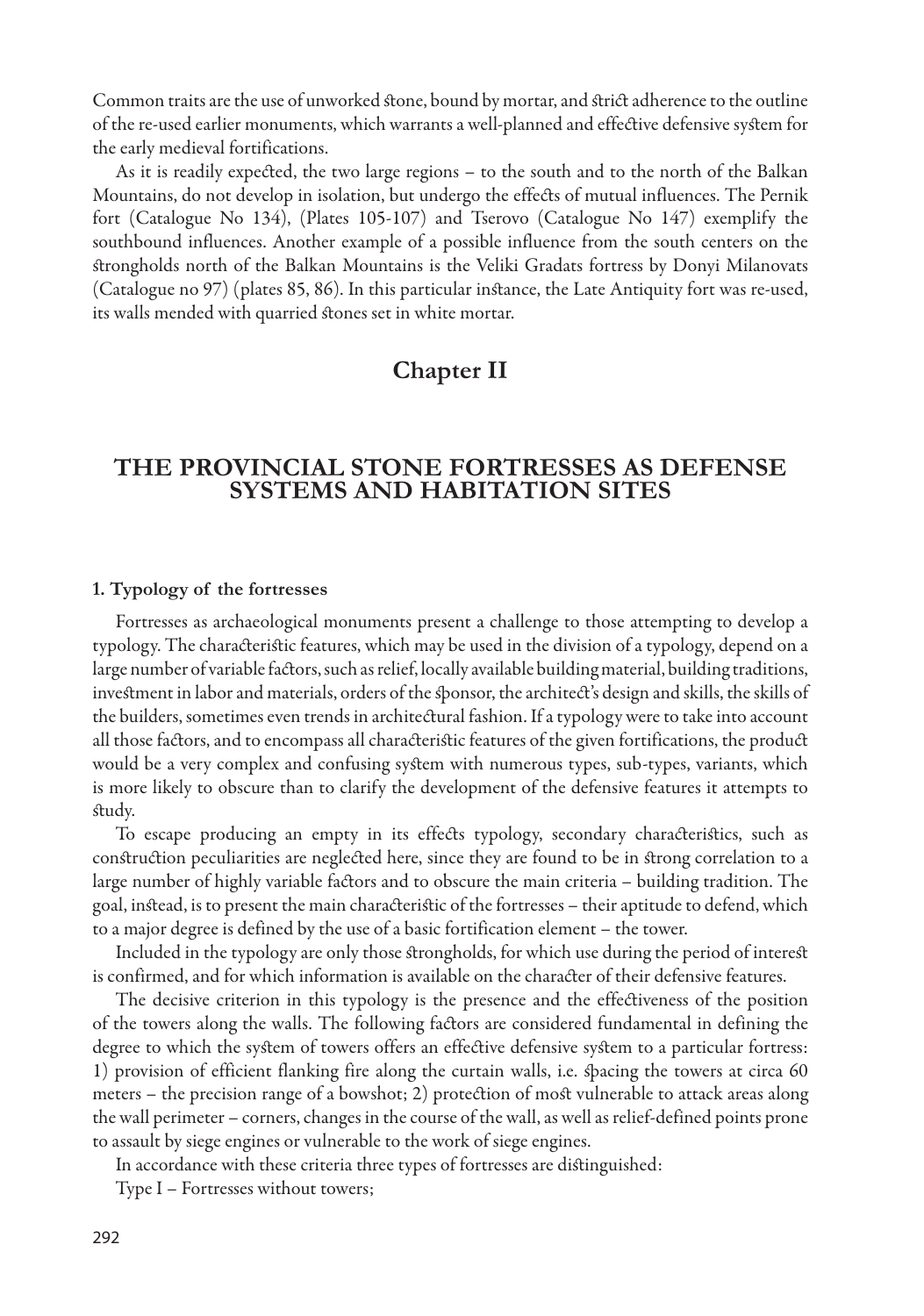Type II– Fortresses in which towers are of limited or inadequate use;

Type III – Fortresses with an efficient system of towers;

The major reason behind the exclusion of the relief as primary criterion for type designation, is the observation that, for the fortresses reviewed, although the natural potential of the location seemed to have been a factor in the selection of the location, it appears that it was never assigned such a fundamental role, that the manmade fortifications would appear secondary to the givens of the relief.

The fortress types are presented in Table 2 and on Map 7

In the regions of the First Bulgarian Kingdom situated north of the Balkan Mountains, the forts of type I and II dominate, which reflects an early developmental stage of a fortification system, that still lacks established defensive design and architectural layouts, which leads to the utilization of dysfunctional defensive systems in the known forts. On the representatives of the complex type III data is either incomplete, or the construction of the towers limits the potential of the otherwise well planned outline and relates them to type II. Their number however remains low – about ten per cent of all recorded forts. The single exemption is Veliki Gradats (plate 85), which is an instance of re-used Late Antiquity fortress.

Precisely re-used earlier fortifications are also all fortresses from the Bulgarian territories south of the Balkan Mountains, which all fall within the third type. They reflect a developed fortification tradition with perfected methods and means of defense. Of particular importance is the observation that this tradition was obviously fully adopted and practiced by the early medieval builders, which in the sometimes quite extensive repairs and restorations demonstrate understanding and appreciation of the defensive qualities of the earlier monuments.

Despite the limited availability of data, at least for the moment the southwestern Bulgarian territories seem to be a kind of a contact zone between the above-described two fortification traditions.

## **2. Organization of the defense and siege on fortresses according to written sources and archaeological data**

The competition between the methods and the tools of assault, and the development in the plans, make up, and construction of the defensive structures dictate the development of military architecture. The stone provincial fortifications of the First Bulgarian Kingdom are no exception to this. In this regard the Bulgarians are members of a large community, members of which are also the Byzantine and the Carolingian Empires, and the Islamic nations. Within this community military technologies and experience spread rapidly and were applied according to the available resources and skills. Therefore, here I discuss the siege warfare as it was practiced within the community, as well as the available information pertaining to the First Bulgarian Kingdom in particular.

Current information links the act of foundation of the Bulgarian siege train to the reign of Khan Krum (802-814). It is, however possible that the description of his preparations for march on Constantinople, especially the inventory list of oxen and carts (5000) is an exaggeration, an index of the alarm in the wake of a threat, prevented by "God's hand." Still, it is beyond doubt that the Bulgarian sovereign adopts and utilizes an advanced for its time siege technology. The description of how this came to be, however, is also suspicious. The script reads as a rehearsal of anecdotal stories on the introduction of the illiterate "barbarians" into the art of poliorcetics. It is much more probable that Khan Krum attracted highly qualified Byzantine or Arab engineers (Рабовянов 2005).

Data on the development of siege technology in the First Bulgarian Kingdom after the death of Khan Krum is very limited. More evidence is available for the reign of the Kings Simeon and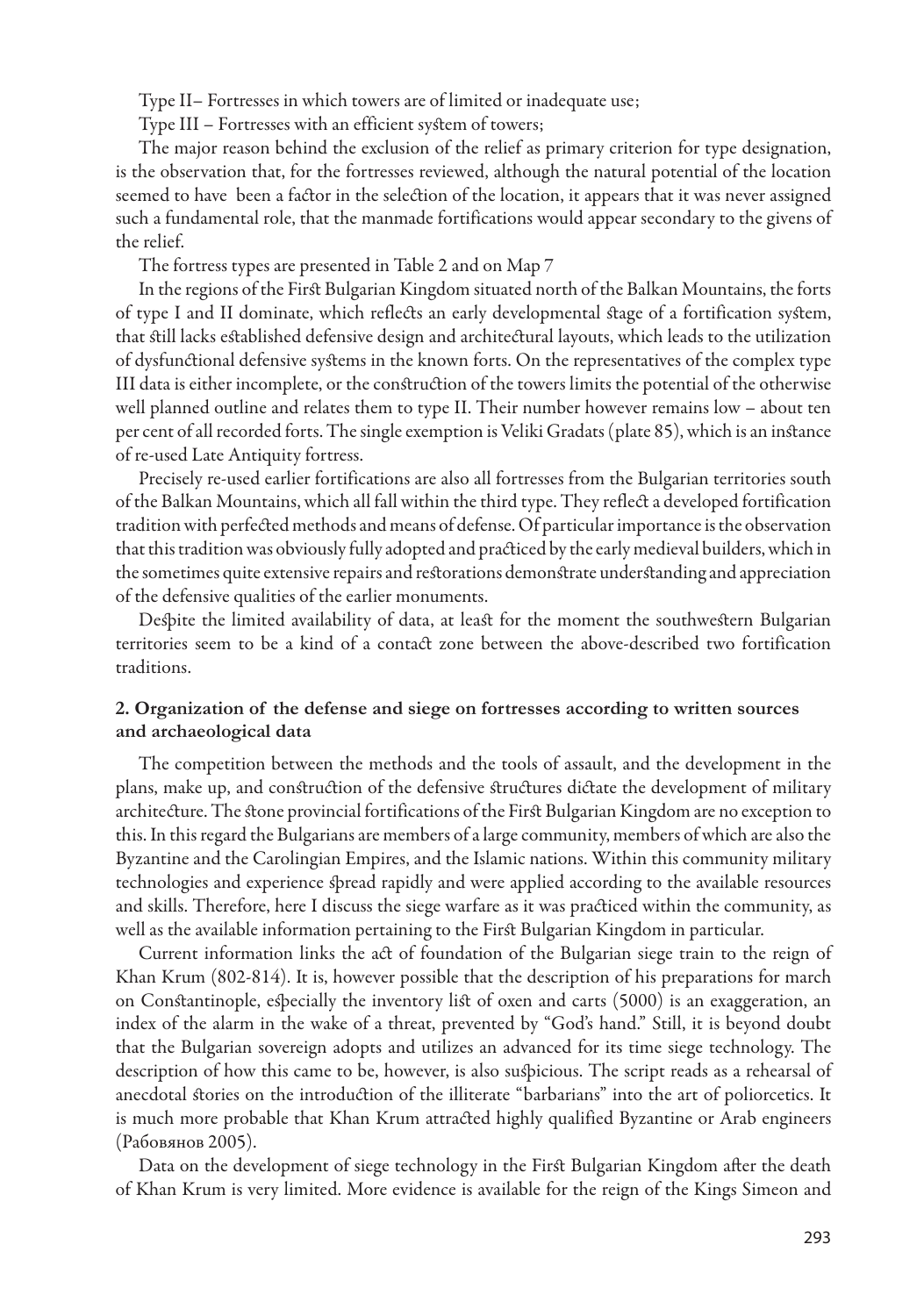Samuel. It may be conjured that the siege equipment was neglected after the death of Khan Krum. The information at hand, however, is too scant to allow for definite conclusions.

We have somewhat clearer view of the organization of the defense of fortresses by the Bulgarians. Written sources on this are quite scarce, too, but information is supplemented by data collected at the defense structures themselves, preserving evidence on the kind of enemy they were constructed against, and on the kind of siege inventory and skill.

It may be concluded, that along with their other functions, up to 971 the fortresses of the central region of the First Bulgarian Kingdom have been constructed to fend off a limited in headcount, and unskilled in fortress assault enemy (such as Magyars, Pechenegs). An attempt to change this model seems to have been made after the transfer of the government seat to the southwestern Bulgarian territories. An effort to transform the fortresses into key points of the defense system is distinguishable, which led to focus on defense and to the accumulation of materials and expertise in this area. A proof of this is the number and duration of siege operations the Byzantine army had to employ against the Bulgarian strongholds.

### **3. The provincial stone fortresses in the defense and road network of the First Bulgarian Kingdom**

The brevity of the written sources and the still limited volume of archaeological excavations on the stone outlying fortresses prevent reconstruction of their place in the defense and road networks of the First Bulgarian Kingdom. This holds true especially for all attempts to trace the communication lines, which are of chief importance for the movement of military personnel and resources.

The resemblance between the defensive systems employed in early medieval Bulgaria and in England, despite the geographic distance, is telling. They demonstrate similar response to threat. For a brief period of time (the beginning of the  $10<sup>th</sup>$  c. AD), in the central region of the First Bulgarian Kingdom, a network of fortresses was put in place, designed to counter an unskilled in the art of poliorcetics enemy. Spaced at one day march distance (Map 2), they hold promise for back-up forces in case of assault, and for secure land communications. The fact that until present day excavations have produced evidence of only lower social status population, undistinguishable by its material culture from the inhabitants of the non-fortified settlements, suggests that guard and maintenance of the fortresses was enlisted amongst members of those social groups. Whether those were of status similar to the free English peasants, charged with military duties; the frontiers of the Frankish Empire in Central Europe; and in Byzantium is open to debate.

The defense system of the core state region is complemented by the Stone Dike in Dobrudja and the associated fortresses (Map 3). The defense system employed here differs from the one known from the Early Byzantine linear fortification structures. The barrier function is no longer dominant and the principle feature is not the curtain wall with its towers. Primary role is assigned to the numerous fortresses, forming a belt of autonomously operating defensible points. In this way, after overcoming the Dike (provided they lack experience in putting fortified sites to siege, the case of the nomadic tribes of the North-Pontic), the enemy faces several difficult choices. Assault on one or more of the fortresses will cost them the momentum of their attack, allowing the rest of the fortresses along the Stone Dike and the government to lounge a counter-attack. Bypassing the fortresses and focusing on the assault on the central region, they leave in their back a significant number of troops on alert, ready to organize a hit on the returning with spoils and captives disorganized bands. In the meantime, as indicated by their surface area, the fortresses offer protection to the nearby residents. The area encompassed within the defensive walls of the forts of the Stone Dike is comparable to surface area of the newly-erected and the re-used Late Antiquity fortresses from the territory of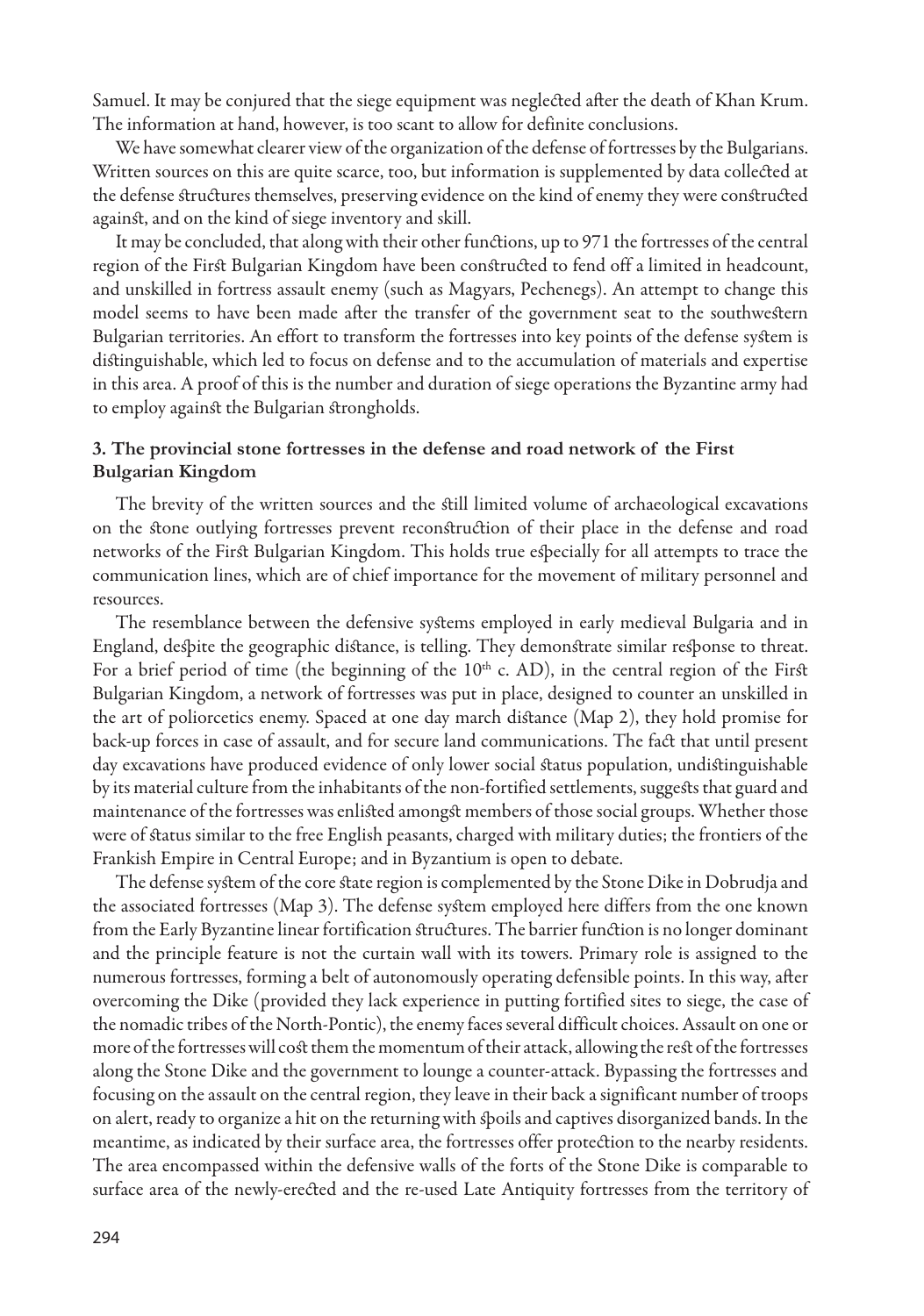the contemporary Northeastern Bulgaria. The fortresses and the defense strategy of the Byzantine Empire, of Great Moravia, and of the Frankish territories in Central Europe are also organized in a similar fashion.

By their plan and construction specifics, the fortresses of the II regional group, i.e. those of the territories west of the Yantra River, resemble the above discussed fortresses of group I. It must be noted, though, that their count is significantly lower, and they are more dispersed (Map 4). This renders cooperation quite difficult, even impossible. One explanation for this scatter might be the insufficient level of research in the region. It is reasonable to accept the possibility that future archaeological investigations might uncover traces of other fortified sites, dated to the First Bulgarian Kingdom. It is also possible to look for other explanations: lower population density of those border territories, lower level of perceived threat, and above all –a precaution of the central government against influential figures or families, whose separatist aspirations would have been well served by a closed network of fortifications. It is also possible that the observed situation is a reflection of the priority the government assigned to the core region and the southern border.

The Western Bulgarian territories seem to have not been directly under threat after the mid  $9<sup>th</sup>$  c. AD. This is reflected in the development of the defense sites, and leads to the absence of a comprehensive defense system. It seems more probable that fortifications were built to meet local needs.

These factors, steering the development of the defense system, were probably even more expressive in the territories north of the Danube River (Map 4). Hardly any new observations may be offered to complement present understanding of the single site in this region – the fortress by Slon – as an important border point, guarding the roads crossing the Carpathian Mountains.

It is possible that those less densely settled territories served as a kind of a buffer zone, protecting the core area from attacks originating in the northeast. Those increased the distance between the centers of the First Bulgarian Kingdom and the immediate threat, and could be used to introduce "burnt land" in-between. Keeping in mind that the construction of the stone provincial fortresses in the central region starts with the onset of the  $10<sup>th</sup>$  c. AD, the lack of fortresses north of the Danube River is not surprising. Traces of burnt horizons in the settlements north of the Danube delta, dated to the beginning of the  $10<sup>th</sup>$  c. AD, are evidence to the fact that those territories were already possibly lost to the Bulgarian state.

In contrast to the core area, the fortresses south of the Balkan Mountains do not make up a dense network (Map 5). It is possible that this is due to a strict regulation regarding fort construction in bilateral treaties between Bulgaria and the Byzantine Empire, and to the two governments' heightened sensitivity in the event of an erection of new fortifications along their common border.

Since the population density was quite low in this buffer territory, the local fortresses served chiefly military function. The stone fortifications controlled also the major transportation routes. Following the pattern established for the Second and the Third regional group, there are no indications that the forts of the Fourth regional group were part of a complex defense system.

Insufficient research on the forts in the southwestern Bulgarian territories (Map 6) presents difficulties to their further study. It is impossible to make any conclusions for the defense system prior to the 970-ies on the basis of the available evidence.

The transfer of the Bulgarian state center after 971 here, and the extended war for independence against the approaches of the Byzantine Empire, brought about radical changes. Written sources provide data on the process of saturation of the local map with fortifications (Map 6). The strongholds have key role in the war on the Byzantine Empire. They serve as origin points of surprise attacks, storage base for the troops of the Bulgarian kings, strongholds slowing down enemy offense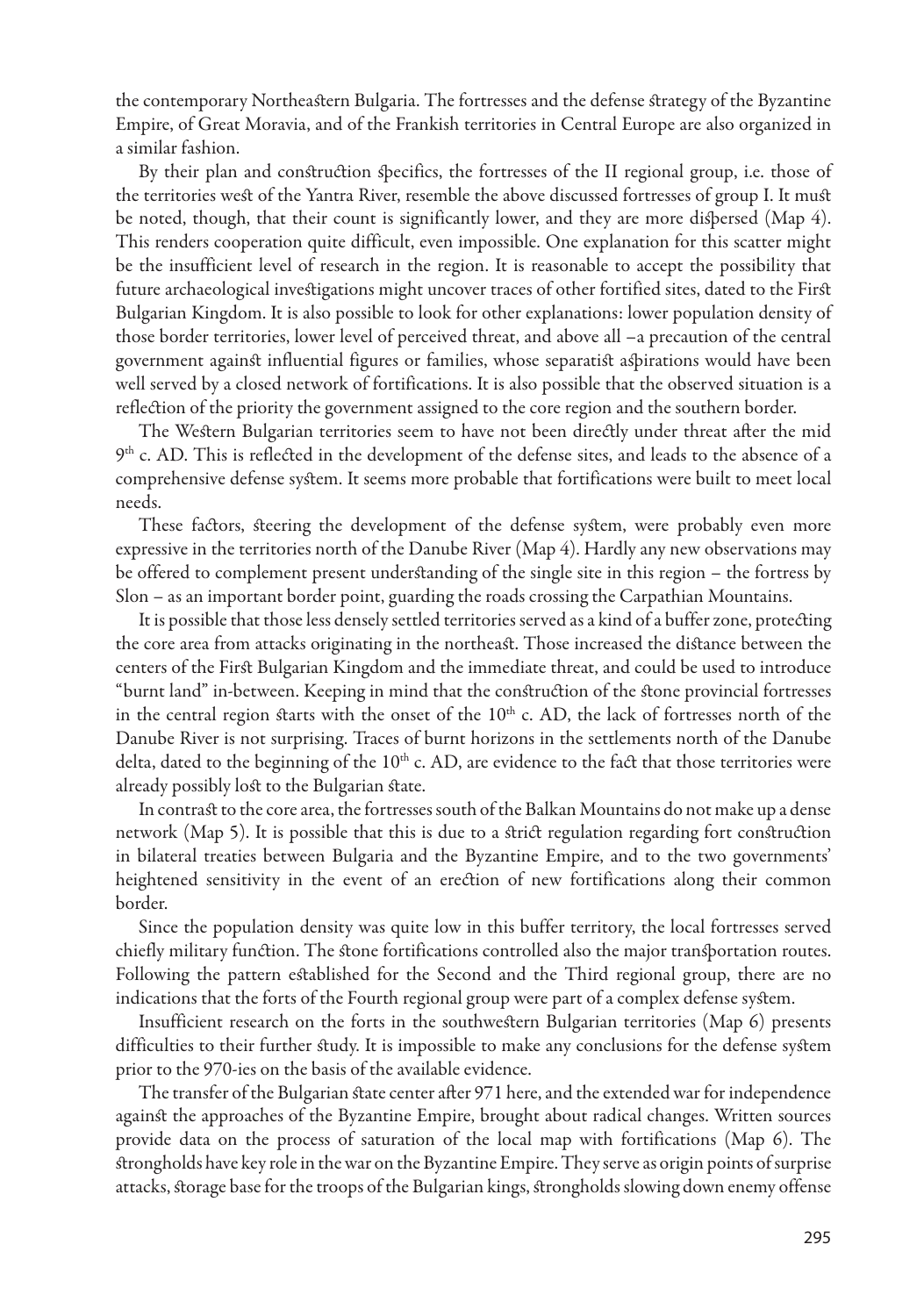and shielding the population. They provide also for the protection of the life force of the Bulgarian troops, in the face of the outnumbering resources of the Empire. Possibly, the prolonged resistance against the determined campaign of the currently undergoing its biggest political and military climax Empire, was possible only because of the existence of those fortifications.

Up to date we lack data confirming the institution of a complex defense system in the southwestern Bulgarian territories after the transfer of the government center here, comparable to the one devised for the modern northeastern Bulgaria and Romanian Dobrudja lands. The descriptions of the military operations between the Byzantine and the Bulgarians in the new state center do not support cooperative action of the fortresses. On the contrary, information suggests an emerging trend towards separatism among Bulgarian aristocracy, based precisely on the fortifications.

The issue of the development of the road network of the First Bulgarian Kingdom is still in its infancy. Along with re-use of the old Late Antiquity roads, it is reasonable to expect the appearance of new ones, securing communication between the newly established centers of the First Bulgarian Kingdom. Those are hard to trace, however, possibly because they were not paved.

Therefore presently trace of those new roads relies entirely on the locations of the fortified sites. Those, however, suggest numerous difficult to decide on alternatives. The idea that the stone provincial fortifications doubled as a kind of way stations, guarding the safety of the roads and providing accommodations for the travelers, is not unfounded.

#### **4. The provincial stone fortresses in comparative plan. Architectural and construction tradition of the stone provincial fortresses**

The newly-founded fortifications of the end of the  $9<sup>th</sup> - 10<sup>th</sup>$  c. AD in Bulgaria do not emerge in isolation. It is impossible to make an informed decision which architectural and construction traditions produced them, unless they are regarded in the context of the fortification traditions of the neighboring countries. Here they are considered against the forts of the Khazar Khaganat, the fortifications of the Eastern Slavs, and Kievan Rus, against those tied to the Eastern Frankish border marks and Great Moravia in Central Europe; against some enterprises from Italy and the central regions of the Frankish state, against the fortifications of the Byzantine Empire, including those on Crimea, and against a digest of the Islamic Early Medieval fortification traditions.

First, we need to stress the absence of any common traits between the Bulgarian fortresses and the fortifications of the eastern Slavs and those of Kievan Rus. The latter utilize earth-and-wood construction, which finds no analogue among the Bulgarian stone forts. Similar lack of familiarity is noted with the fortifications from Central Europe and with the politically and culturally connected to them people of Western Europe – such as Northern Italian and the Eastern German territories. Here, too, one of the principal characteristics – the construction technique – is utterly distinct. Some of the Italian sites seem to be closer to the Early Medieval Bulgarian monumental architecture, such as the brick citadel in Pliska. This is due to the shared Byzantine-Mediterranean influence, as well as on the attempt to imitate models from Antiquity. The Early Medieval Martinichko Gradishte in Duklia (plate 138) demonstrates resemblance to the constructive and architectural scheme of some Bulgarian forts, such as Pernik (plates 105-107). This is likely a reflection of the common to both sites Byzantine influence.

Certain similarities are noted between the fortresses of the  $1<sup>st</sup>$ ,  $2<sup>nd</sup>$  and  $3<sup>rd</sup>$  regional groups, and some Khazar forts. Comparanda for the built with baked and unbaked bricks Semikarakorsko gradishte (plates 128, 129) and Sarkel is lacking in Early Medieval Bulgarian territories. Certain familiarity in terms of construction and layout is established between the newly erected fortresses in what is today Northeastern Bulgaria and some Khazar forts, which make use of quarried stone bound with mud – in sites such as Suhaya Gomolsha, Mayaki, Stari Saltov, Kordon-Oba, and Baksanskoe.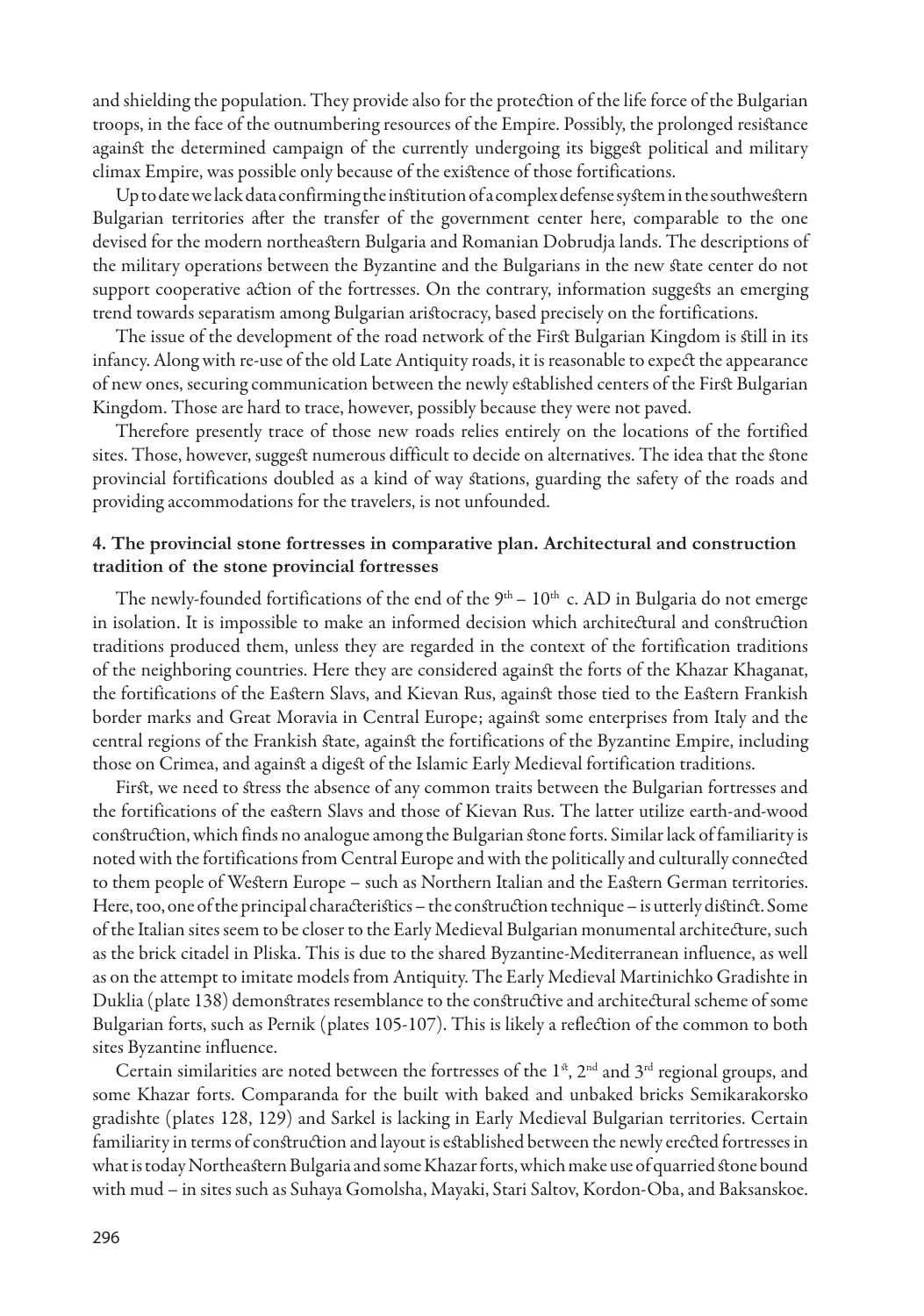Along with the material employed in the construction, another shared trait is the absence of foundations. Certain essential divergences must be stressed, though. Most Khazar fortified sites utilize the so-called "two faced" technique. A similar distinction between the face and the fill is not recorded in the Bulgarian territories, despite the noted local preference for larger better finished stones organized in more-orderly fashion in the faces. Respectively, the curtain walls in the Khazar forts are often thicker. Another important difference is established in the architectural plans. The Khazar fortifications lack towers – an element of the defense system (though in a primitive form) which is persistently present in the Bulgarian forts. They are usually also smaller in surface area.

Common traits are also established between, on the one hand, some of the forts along the Stone Dike, the Stone Dike itself (catalogue Nos 23-54) (plates 37-40), the forts by Tsar Asen (Catalogue No 22)(plate 35) and Slon (catalogue No 107), and, on the other hand, the monumental Khazar forts such as Pravobereznoe Tsimlyanskoe gradishte (plate 132), Humarinsko gradishte (plate 133), the large forts on the Crimean peninsula – Syujren (plate 134), the early medieval Mangup, etc. In both groups worked stone blocks were used in the faces of the walls, while the fill was predominantly of quarried stone – unbound, or set in mud. Shared feature is also the lack of foundations. Another common trait is the lining of the interstices in the face with mortar. It must be noted that the walls of the Khazar forts are thicker, with better finished and often larger ashlars than the ones utilized in the Bulgarian sites. In addition, the majority of the Khazar fortifications wall up a greater surface area than their Bulgarian counterparts.

Information at hand renders unlikely the possibility that Khazar fortification traditions exerted any influence on the design of the Bulgarian forts. The differences listed above seem to indicate that the two concurrent traditions developed independently of each other. The building techniques, and the architectural layouts reflect not only lack of experience in construction, but also very primitive knowledge of the poliorcetics. While the monumental fortifications of the Khazar Khaganate betray an effort towards portliness and towards emulation of certain Byzantine and Sassanid models, the Bulgarian strongholds made in a similar technique are the outcome of an effort to replicate Bulgaria's own state centers and, possibly, of the government intervention into their construction. Executed in local material, by local workers, they are marked by numerous imperfections absent in the *auls* which developed under the influence of the Mediterranean Byzantine architectural tradition. This peculiar development, characterized by reliance on local resource base, construction skills, and knowledge of fortification, is especially explicit in the newly erected forts of the First regional group (over the territory of modern Northeastern Bulgaria). Support for this argument provides the obvious influence from the earlier earthen fortifications.

It should be pointed out, that the negligible defense value of the Bulgarian fortresses in regional groups I, II, and III, is due to a great extent to poor planning, identified through the absence, or the limited use, of towers and the poor defensive capacity of those. This trait is shared by most of the early medieval sites with defensive architecture across Europe, and is a reflection of the early developmental stage to which they belong. Therefore, it is not useful as a criterion in judging the origin of influence upon the Bulgarian stone outlying fortresses in the territories north of the Balkan Mountain.

The situation in the Bulgarian territories south of the Balkan Mountains is different. The new projects step upon solid foundations, in most cases – upon earlier fortification walls. They also rehearse the layout of the preceding late antiquity forts. Here mortar is used as a rule. The building material is quarried stone, often recycled, with larger and better aligned stones in the faces, and smaller less carefully aligned ones in the emplecton. Sometimes the interstices between the stones were filled with brick fragments or stone chips, as is the case at Constantia (plates 95, 96), and in the fortress by Sliven an abnormally high number of bricks was employed.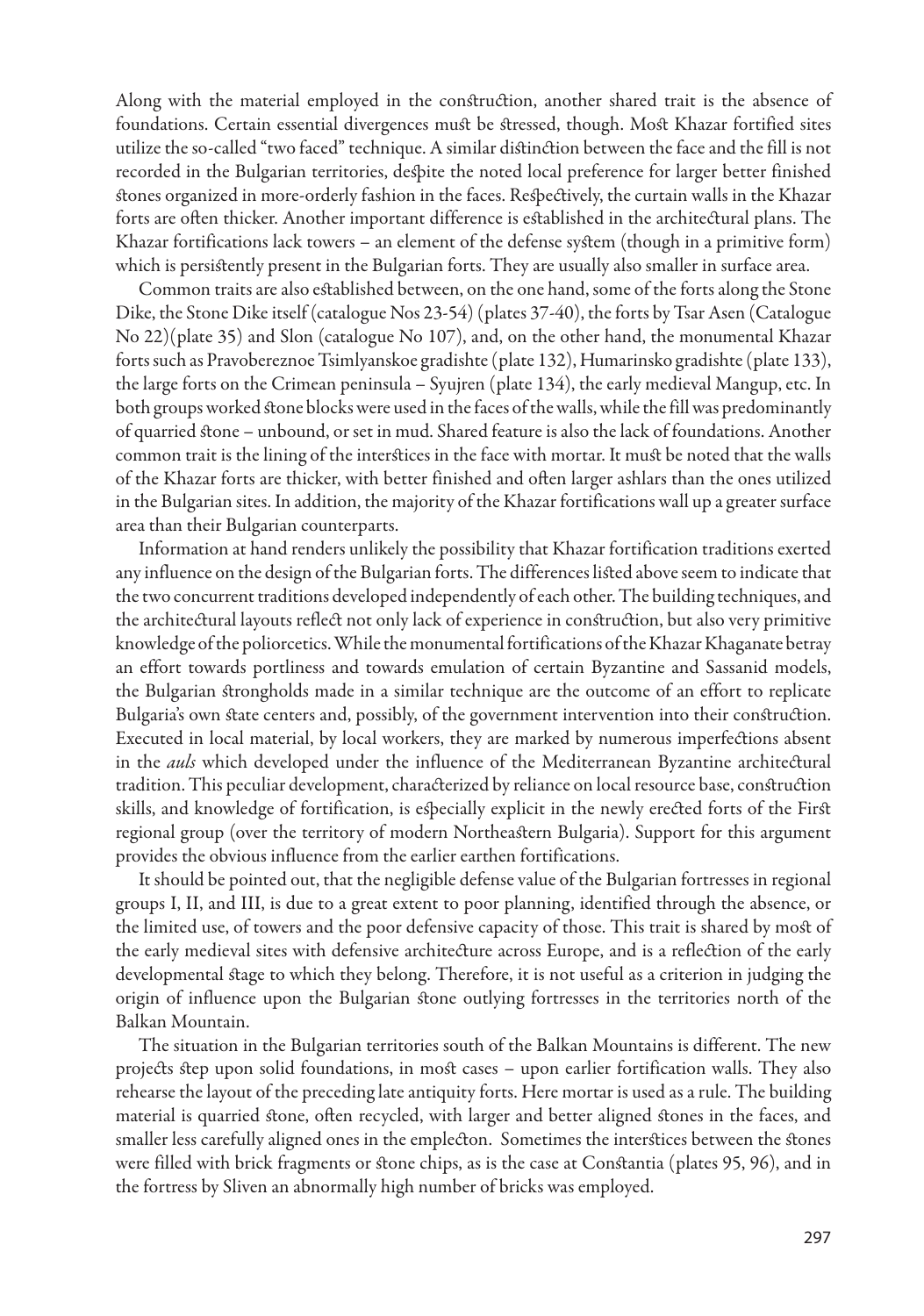These features provide an almost perfect correspondence to the specifics of the layout and the building technique of some Byzantine fortresses. It must be remembered also that despite the considerable number of Late Antiquity fortresses in modern northeastern Bulgaria, no First Bulgarian Kingdom date forts overlap with them. The only exceptions are Capidava (Catalogue No 56) (Plate 73), where so far only topographic continuity, and Abritus – Razgrad (Catalogue No 58) and Martianopolis-Devina (Catalogue No 57) (plate 74) where topographic and also constructional continuity is recorded.

The conclusion drawn from the above observations is that the early medieval fortresses of the First Bulgarian Kingdom's territories south of the Balkan Mountains are subject to a manifest and obviously direct Byzantine influence. It may be reasoned that at least part of them were in fact constructed by Byzantine personnel. Some of those functioned prior to their incorporation into the Bulgarian state and were taken over with minor repairs as "living" forts, but others – such as Markeli (Catalogue No 115) (plate 97) and Sliven (Catalogue No 117) (plate 100), were restored precisely by the Bulgarian government.

Byzantine influence in the area of defense architecture arrived via multiple paths. Byzantine forts in the vicinity of the border were models for imitation. This was further intensified by the collisions during Bulgarian wars with the Empire, as well as by the resultant inclusion of some Byzantine fortresses within Bulgarian territories. Simultaneously, skilled in the art of poliorcetics people, whose craft was needed for the restoration of the fortresses, seeped within the boundaries of the First Bulgarian Kingdom. Many anecdotes reporte the use by the Bulgarians of prisoners of war, renegades, or of attracted with good offers subjects of the Byzantine Empire.

The strong Byzantine influence on Bulgarian fortresses, especially in Thrace, poses the question to what degree some of them, i.e. Haskovo, Lyubenovo, and Mineralni bani (Catalogue nos 119- 121) (Map 5), should be attributed to the fortification initiative of the First Bulgarian Kingdom. That they might be product of this program is suggested by archaeological material indicative of "Bulgarian" population. However, certain circumstances render doubtful the Bulgarian origin of those constructions. The building technique employed, and specificities in the layout find parallels in Byzantine forts of the 9<sup>th</sup>-10<sup>th</sup> c AD, like Philippi, Saon, Sahan Kaya, Akrokus, Saruhanlar and Dereagzi. In addition, they are all situated south of Erkesia Dike, the plausibly accepted border line between the two states. The materials found in those three sites may be interpreted as marking the presence of Bulgarian population, admittedly hardly unusual for a border region. Examples for this are the fortifications near Sredets and Izvorovo, the Byzantine attribution of which is beyond doubt.

Though most expressive in the Bulgarian territories in Thrace, Byzantine influence on defense architecture is also distinguishable in the southwestern Bulgarian lands (Map 6). From this region come examples of sites, where Byzantine influence affects Bulgarian traditional constructions, without completely replacing it. The Pernik (Catalogue No 134) and Tserovo (Catalogue No 147) fortresses are built of quarried stones set in mortar, but their foundations are very shallow, and the layout, with the ineffectively positioned towers replicate the stone outlying fortresses north of the Balkan Mountains. It is beyond doubt that future research in the southwestern Bulgarian territories will contribute to the better understanding of this transitional in terms of traditions in military construction zone.

Another monument, reflecting Byzantine influence, is the Veliki Gradats fortress by Donji Milanovac, on the right banks of the Danube River (Map 4) (plates 85, 86) Its appearance that far northwest, in the most remote from the border with the Empire territory, awaits explanation.

Although some stone provincial fortresses clearly attest to the Byzantine influence, Bulgarian role in those constructions shouldn't be played down. After all, those constructions served the needs of the Bulgarian state, were erected and maintained at the expence of its resources, and were defended by Bulgarian soldiers. These forts are a demonstration of the flexibility and the desire of the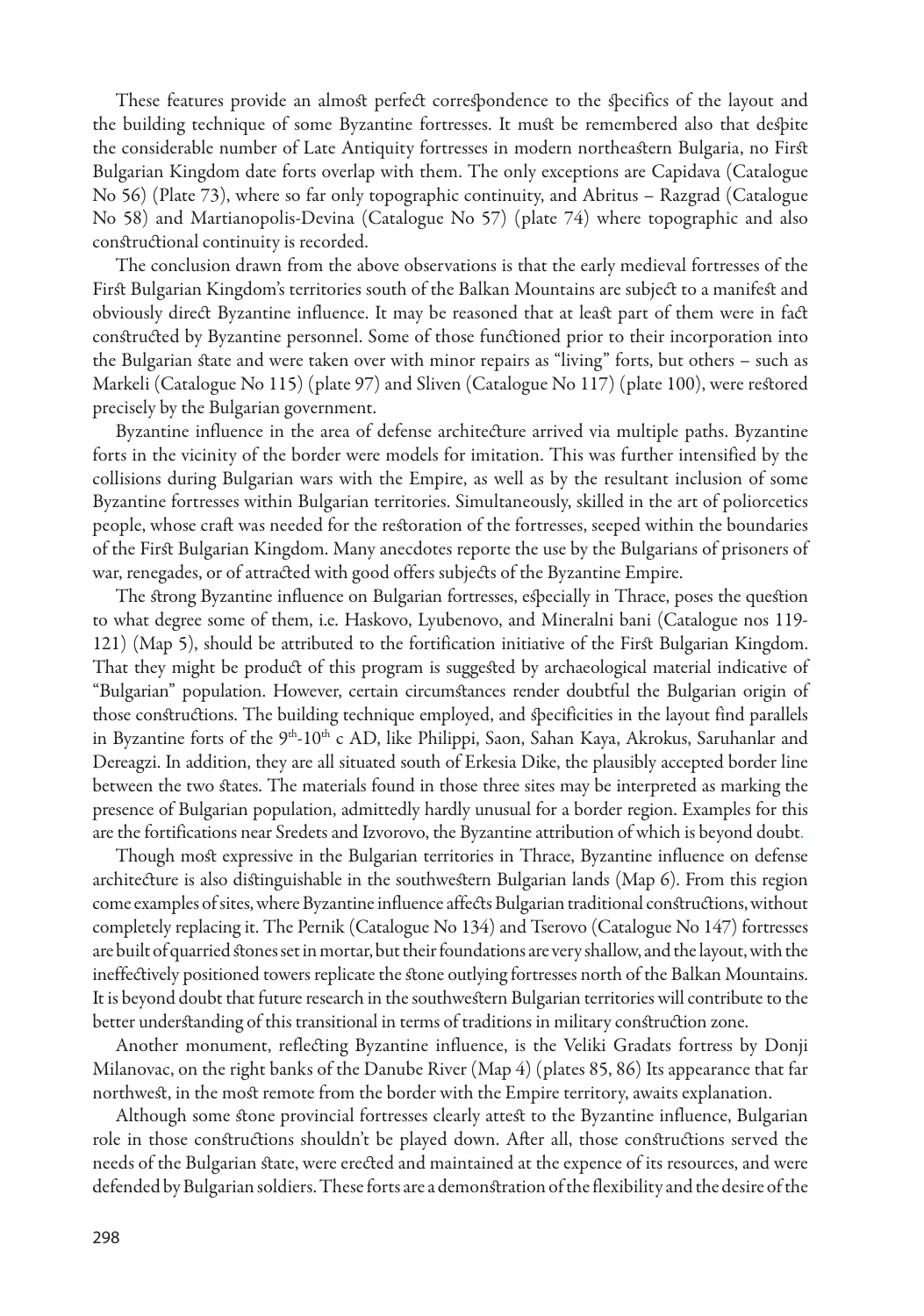Bulgarian government to adopt more sophisticated and effective means of defense, and from their immediate adversary, carrier of a more advanced culture. This quality is clearly articulated in the sites with monumental architecture and is yet one more example of the inclusion of the Bulgarians to the early medieval architectural community, developing in the Eastern Mediterranean.

## **5. The provincial stone fortresses in the settlement system of the First Bulgarian Kingdom**

The provincial stone fortresses fulfilled a very important role in the military and communication system of the First Bulgarian Kingdom. Simultaneously, by their appearance, the majority of them are in fact fortified settlements.

The information at hand is inadequate to clarify their exact place in the settlement system of the First Bulgarian Kingdom. The fortresses north of the Balkan Mountains, encompassed in the First and Second regional groups, should be designated type-settlement sites for the period under consideration. What distinguishes them from the rest of the habitation sites is the presence of fortifications and of Christian churches, which effectively promoted them into natural local foci. The established dearth of higher social status inhabitants, with the possible exception of Durankulak (Catalogue no 5), and the still limited data supporting regular communication with the government centers present numerous questions about the structure of management of the fortified settlements and their place in the country's administrative system. The predominantly agrarian subsistance and the lack of traces from craft production or trade contribute to the picture.

A comprehensive review of the types of settlements on the fortified locations in the Fourth and Fifth regional groups, comparable to the one offered for the fortresses of the First and Second regional groups, is unfortunately prevented by the insufficient archaeological research in the area enclosed within the walls. Alongside the many common traits, obvious differences are present too. The residences of high-ranking individuals unearthed in Pernik (plate 107) and in Serdica-Sredets, which might have belonged to the stewards of those respective strongholds, and the buildings interpreted as barracks and housing compartments for military personnel (plate 105), mark those sites as ones of greater import to the state administrative system. It is possible that in the core state region the large *aul*-cities, like Pliska, Preslav, and Drustar, were the hubs of administrative life, and that the administrative functions of the stone outlying fortresses/fortified settlements of the First and Second regional groups studied here were limited to the rank of local centers for the surrounding villages. Data confirming the presence of managing authorities has not been found, though. Even the apparent superiority of certain fortresses – such as Tsar Asen (Catalogue No 22) and fortresses nos XX and XXVII (Catalogue Nos 43, 51) and of those associated with the Stone Dike in Dobrudja – superiority expressed in the utilization of a more expensive and sophisticated construction technique, could only be thought of as indirect, circumstantial evidence. Possibly, the need to administrate the newly conquered territories south of the Balkan mountains (Map 5, 6) forced the Bulgarian authorities to adopt the inherited Byzantine centers such as Serdica-Sredets (plate 120) and Philippopolis (plate 101), and to institute new ones – such as Pernik. Those raised to the position of administrative, religious, and economic centers of the respective regions. Still, undeniable evidence of a developed craft production or intensive trade is lacking. It seems probable that other sites – such as Constantia, Markeli, and Sliven (plates 94, 97, 100) – sheltered settlements, but their role as military posts had precedence, and hence their exact position within the settlement system is yet to be clarified.

Another important feature of the fortresses south of the Balkan Mountains that distinguishes them from the forts in the other regional groups are the discernible Byzantine influences in the architectural planning of their built environment – the make up of the dwellings, the reuse of Late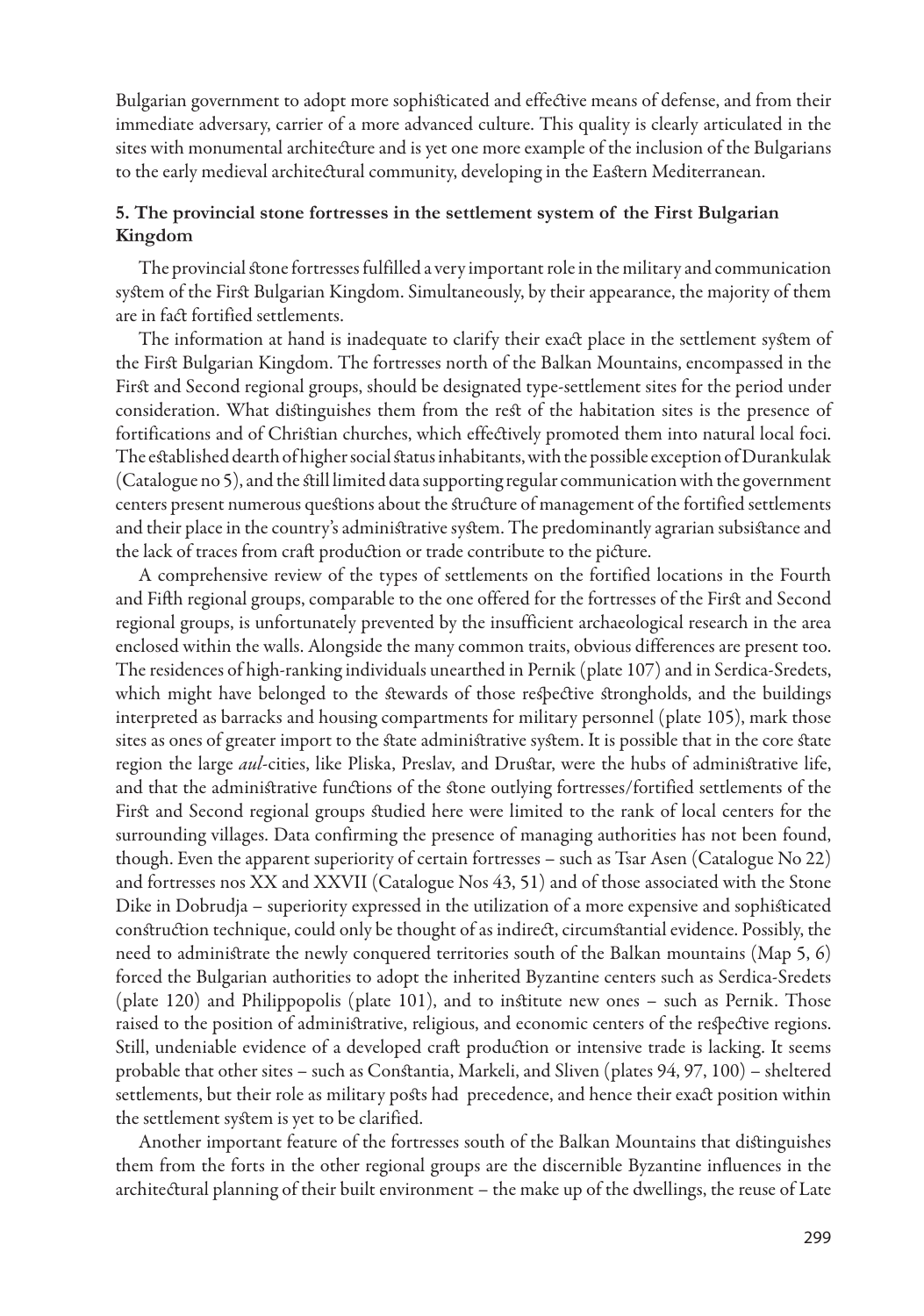Antiquity church and representative buildings, the establishment of street network, aqueducts and water storage facilities. To-date it is hard to determine what effect those amenities had on the economic, social and administrative stand of the respective settlements.

Certain the provincial stone fortresses have been discussed by researchers in relation to the issue of the early medieval Bulgarian town. An examination of the Bulgarian fortresses against those of the neighboring countries highlights noticeable resemblance to the fortified Byzantine settlements in Crimea, and to a lesser degree – to the ones attributed to the Saltovo-Mayatskaya culture of the northern Pontic steppes.

In terms of size, make up, and type of construction, the Bulgarian fortresses find close comparanda in the Crimean region Byzantine fortresses of the 10<sup>th</sup> c. AD. The Byzantine "*kastra*", however, are distinguished by their more developed architectural form. The houses are constructed with stone, the cult sites were of more substantial built, and the Late Antiquity's heritage is much more effectively incorporated in the town layout. It is telling that the fortified settlements of the First Bulgarian Kingdom which most closely resemble their Byzantine counterparts, are precisely the former Byzantine fortified sites – such as Serdica-Sredets and Philippopolis, or the ones built in the exposed to direct cultural influence territories to the south of the Balkan Mountains – Pernik, Tserovo. It must be emphasized, though, that despite the fact that agrarian production persists to be the dominant occupation in the Byzantine "*kastra*" and "*poleis*", craft production and trade also flourish – industries, for which data is still missing from the sites of the Bulgarian fortresses.

Certain affinity is also noticed to the fortified settlements of the Khazar Khaganate in Crimea, the lands by the River Don, and other regions of the northern Pontic. Resemblances however, are mostly based on construction techniques and on the architectural specifics of the houses and the other buildings. Still, Khazar dwellings are typically quite sparsely distributed over a walled area of significantly larger than the one enclosed by the Bulgarian forts size.

This author has reservations accepting D. Dimitrov's opinion that the majority of the Bulgarian fortresses filled up the role of "towns", or St. Mihajlov's assertion that they were in a "pre-town" state of development, despite a shared with them consensus that the term *"town"* in the early medieval period designated a different from the Late Antiquity, or post-eleventh century era phenomenon. The only feature that makes them akin to a town is the presence of fortifications. Their settlement design – plan, distribution and density of the houses, is indistinguishable from the contemporary unfortified settlements. With the exception of some small tabernacles and average residential compartments and complexes, representative, or in the least, distinctive architectural monuments, such as the ones characteristic of the centers – Pliska, Preslav and Drastar, are missing. The function of the latter – as military, religious, and cultural centers – provides ground to consider precisely those *auls* the true original Bulgarian towns.

Furthermore, no visible hint of commercial activities or craft production is preserved at the provincial stone fortifications. There is no evidence that the majority of those ever served as administrative centers. With the exception of some fortresses south of the Balkan Mountains – such as Serdica-Sredets – nothing implies they were more than local religious foci. Their temples could only have accommodated the fort's own inhabitants.

The conclusion from the above discussion is that the provincial stone fortresses possessed no features substantiating their interpretation as town centers (with the exception of some cases south of the Balkan Mountains – Serdica-Sredets, Philippopolis, Mesemvria, and Pernik). Undoubtedly the presence of protective walls and church buildings sets them apart from the surrounding unfortified settlements and promotes them into the position of natural local centers. Interruption of life on the majority of those forts precluded further development, which may have possibly transformed them into medieval towns.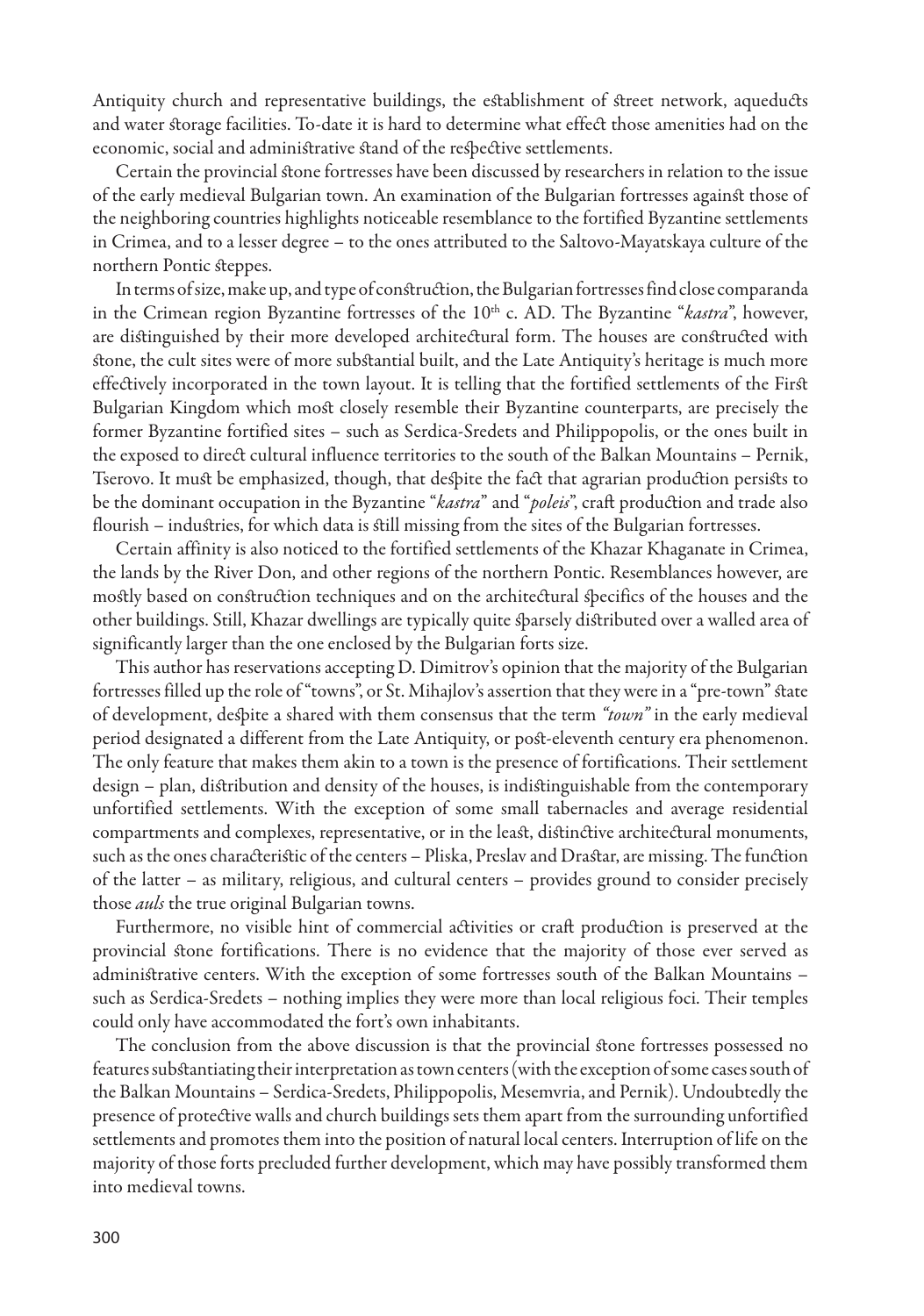# **Chapter III**

## **Emergence, life, and abandonment of the provincial stone fortresses**

### **1. Fortification of the early period of the First Bulgarian Kingdom: earthen fortifications**

This study engages with a summary presentation of the earthen fortifications, in deference to their place as original fortification structures of the Bulgarian state. The expansion of the state territory and the changes occurring in the First Bulgarian Kingdom brought about the abandonment of the system of earthen fortifications – camps and dikes – and to their replacement by the stone forts. The location of some of those stone forts leaves no doubt that they inherited some of the functions of the nearby earlier earthen fortifications, which by this time have become unfortified settlements. A significant number of other forts – such as Durankulak, Izvorovo, Pet Mogili, etc., reflect the administrative, military and communication system of the First Bulgarian Kingdom, current in the end of the  $9<sup>th</sup>$  – the beginning of the 10<sup>th</sup> c. AD.

As a result, the core area of the Bulgarian state (Map 2) acquired a much more dense network of fortified sites, demonstrating much improved defense capacity than the one offered by the earthen fortifications. This prevalence of stone fortifications since the beginning of the 10<sup>th</sup> c. AD is also attested in the other territories of the First Bulgarian Kingdom (Map 1).

## **2. Chronological frame of the stone fortresses by region and by architecturalfunctional groups: the archaeological evidence**

The monuments for which operation as forts during the period under consideration could not be proven beyond doubt, are excluded from the presentation of the archaeological data on the stone provincial fortifications of the First Bulgarian Kingdom. Similarly, data from some forts south of the Balkan Mountains was not used, since, most likely, they were not the product of the defensive efforts of the Bulgarian state – Haskovo, Lyubenovo, Mineralni Bani. It must be pointed, that evidence for the date of their construction and restoration,  $9<sup>th</sup>$  – the beginning o  $10<sup>th</sup>$  c. AD, is not in discord with the observations made on this regional group.

Obviously, the erection of the forts of the First regional group occurred in the end of the  $9<sup>th</sup>$ , or more likely in the beginning of the  $10<sup>th</sup>$  c. AD.

The limited information presently available on the monuments of the Second and Third regional groups – west of Yantra and north of the Danube Rivers, precludes categorical conclusions. Nonetheless, research at Veliki Gradats by Donji Milanovats, and to a lesser degree at Rash by Novi Pazar show that possibly here too most forts were constructed in the end of the  $9<sup>th</sup>$  – the beginning of the 10<sup>th</sup> c. AD. An earlier date, however, is an option for some. Perhaps the foundation of the fort by Slon should also be assigned to the  $9<sup>th</sup>$  c. AD, because in the early  $10<sup>th</sup>$  c. AD the Bulgarian kingdom had already lost control over the Transdanubian territories.

The forts south of the Balkan mountains present a distinct case in terms of the date of their use, repair, or restoration by the First Bulgarian Kingdom. For the majority – Constantia, Mesemvria, and possibly Goloe, those processes took place in the early  $9<sup>th</sup>$  c. This is related to the expansion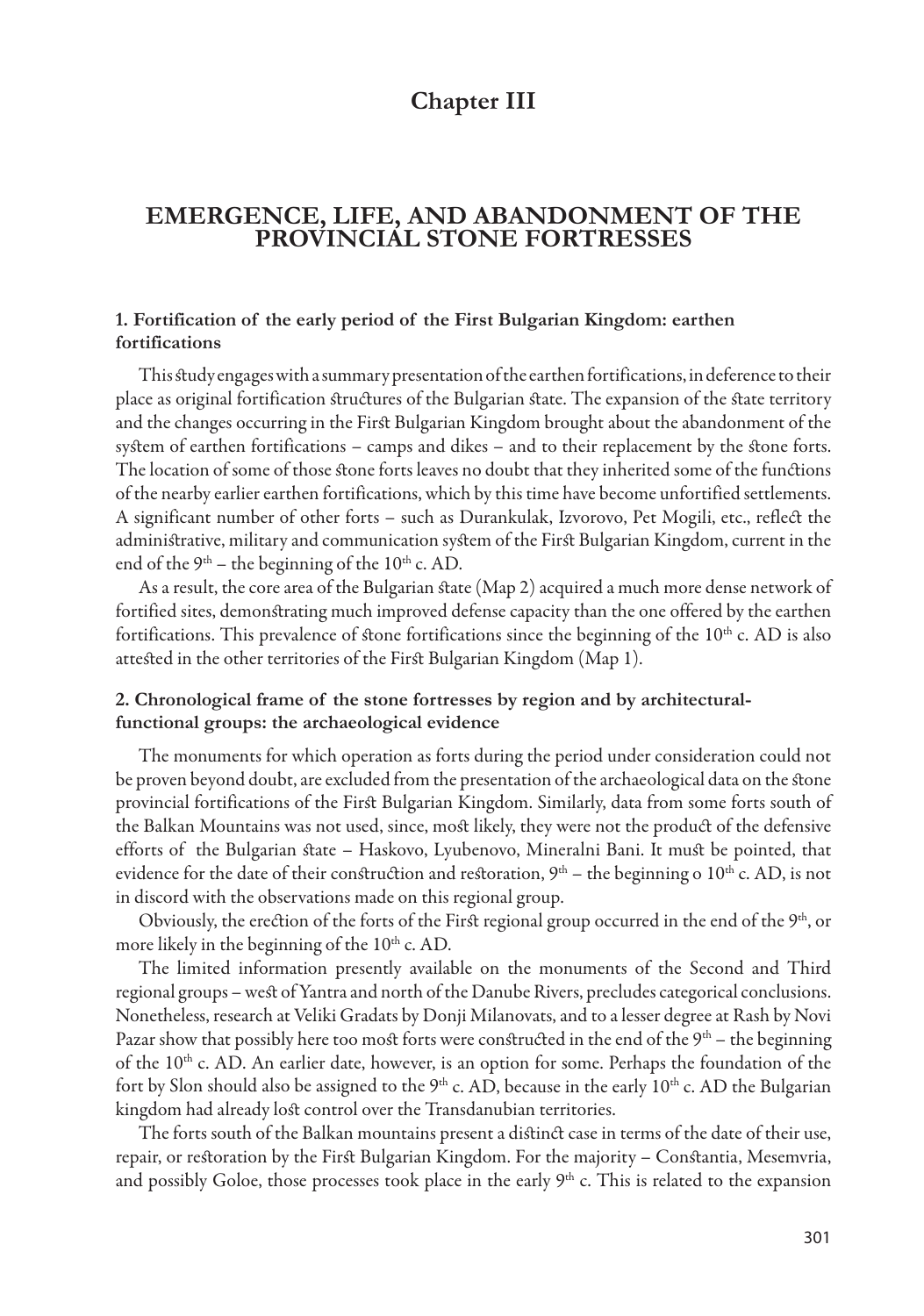of the Bulgarian state south of the Balkan Mountains, when attention focused instantly on the operating or restoration-prone forts. The restored, likely in the second half of the 9<sup>th</sup> c. AD walls of the fortress by Sliven, and in the 10<sup>th</sup> c. AD walls of Markeli are not just a reflection of the attempt to strengthen the border with the Byzantine Empire, but are possibly also a response to the phenomenon which triggered the concurrent mass construction of forts north of the Balkan mountains.

Irrespective of whether or not the forts of the southwestern Bulgarian territories, which collectively make up the fifth regional group, were the product of the desire of the Bulgarian government to solidify its presence, or if they were an element of the war strategy against the Emperor Vassilius II, assigning a date to those sites is still problematic. The dates offered by their excavators are too broad, or are derivative of historical conjectures supported with archaeological materials of wide date, usually pottery – i.e. Pernik (second half of the  $9<sup>th</sup>$  c. AD), Serdica-Sredets (the beginning of  $9<sup>th</sup>$  c. AD). Presently the only reasonably securely and narrowly dated site is the barrier wall east of the St Nicolas church in Melnik – the end of the  $10<sup>th</sup>$  or the very beginning of the  $11<sup>th</sup>$  c. AD. Its excavated area, however, is very small, and more evidence is required.

### **3. Motives for the abandonment of the earthen fortifications and the emergence of the provincial stone fortresses**

The abandonment of the earthen fortifications and the emergence of the provincial stone fortresses of the First Bulgarian Kingdom is conditioned upon many factors – demographic, political, military. Often those acted as a complex and are interconnected. Certainly many were common to the entire territory of the First Bulgarian Kingdom. There are, nonetheless, a number of local variations. In the lands north of the Balkan mountains, the appearance of the stone fortifications was probably conditioned upon the threat from the north (of Magyars and Pechenegs) and reflects an attempt of the central authorities to protect its subjects and the communication lines in the capital region. With the exception of the Stone Dike, and possibly of several forts such as Tsar Asen and Rujno-Kartal Kale, most stone fortifications were likely the product of neighborhood initiative of the communities or the free peasants, but licensed and assisted by the state government.

The erection of stone forts south of the Balkan Mountains is conditioned upon military and political reasoning of a different order. The forts here fulfill administrative functions and are military outposts aimed at the Byzantine Empire. Of import here is the presence of functioning Byzantine centers, integrated with no remarkable alteration in the organization of the First Bulgarian Kingdom.

It is possible, that the newly emerged and the re-used Late Antiquity fortresses enclosed between the Danube River and the Balkan mountains east of the Yantra River, were built, maintained, and defended by organized peasant communities, which saw in them a promise for protection. The selection of certain settlements for fortification possibly betrays encouragement, or even administrative intervention by the central government, who had vested interest in the establishment of a network of forts, guarding the roads and its subjects. This solution seems to have presented itself as a logical outcome of the proven failure of the troops and the large fortified centers to prevent enemy incursions into the core state territories. This hypothesis finds some support in the distribution of the forts at 25-30 km intervals (one day march) along the major road Drastar – Plika – Preslav – Rishki pass, and along the presumed secondary communication lines, as well as in the marked superiority, in terms of construction, of certain forts such as Tsar Asen and Rujno-Kartal kale. This last one indicates the involvement of skilled labor, most likely provided by the central authorities, which was charged with the design of the layout, and the supervision and administration of the construction work.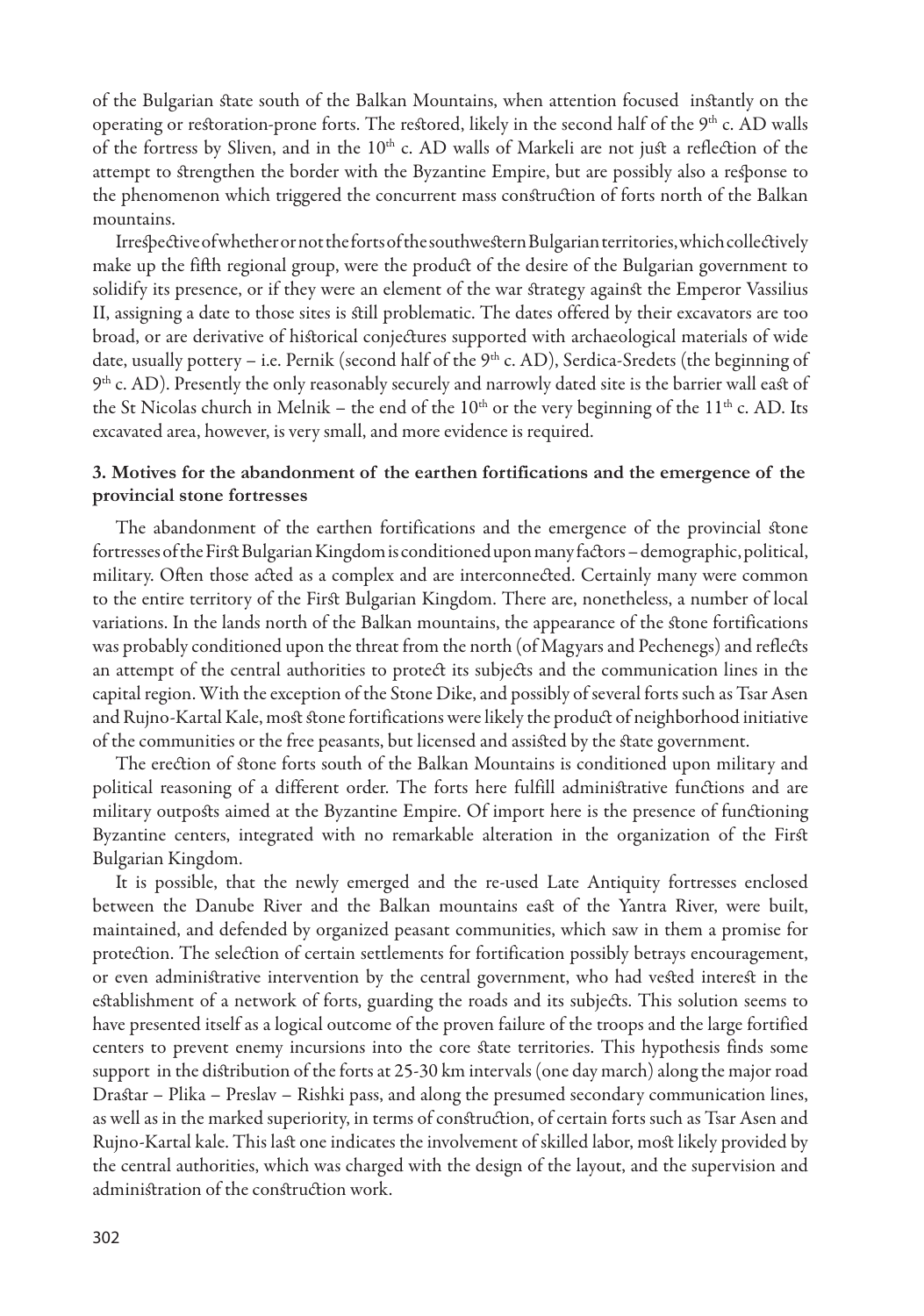Key, though circumstantial, evidence in support of the suggested model of emergence of the of the stone forts in modern day northeastern Bulgaria is provided by excavations on many repopulated in the late 9<sup>th</sup>-10<sup>th</sup> c. AD Late Antiquity local fortifications. Although traces of repairs and re-use of the defensive structures are currently in deficit, it is entirely plausible that the preserved enclosing walls offered a certain degree of protection to the settlement's inhabitants. Various opinions have been offered in an attempt to explain the rapid re-population of those vacant till the end of the 9<sup>th</sup> c. sites. V. Yotov accepts that the Magyar invasions of the  $894(5)$ -896 instigate a new appreciation for the advantages the Late Antiquity forts amongst the inhabitants of the unfortified settlements – even if this is simply due to their naturally protected location – and drived them to relocate there. Similar view is expressed by T. Balabanov. G. Atanassov links the phenomenon to population increase – a theory supported also by R. Rashev, who concludes that in the  $10<sup>th</sup>$  c. AD settlements spread to previously uninhabited territories– such as the mountainous regions and the ruins of the Late Antiquity forts. It is entirely possible that the emergence of Bulgarian settlements atop the Late Antiquity forts in the  $10<sup>th</sup>$  c. AD is a product of the combined action of both factors, which in turn can be seen as evidence in support of the above presented triggers for the emergence of the stone forts in the region.

The date, layout, and make up of the Stone Dike are an obvious expression of the factors which set off the construction of the barrier wall and its affiliated forts. Its function – to hinder access to the core state region, or in case of breach – to establish the associated forts as a fetter of independently fighting sites – indicates it was designed to meet enemy attacks from the north. The fundamental factors for the construction of the Stone Dike complex are obviously of military and political nature. The political deterioration of the First Bulgarian Kingdom, which at the beginning of the 10<sup>th</sup> c. AD probably had already lost control over the Transdanubian territories, rendered impossible the protection through diplomatic or military means of the core state territories from invaders of north Pontic origin. Pecheneg assaults of the 940s are indicative of the reality of the danger the Stone Dike was designed to fend off.

Construction specifics and the plan of the Stone Dike and its affiliated forts demonstrate the involvement of the state in the administration construction, as well as the considerable size of the employed local labor and expertise. It is beyond doubt that this grand endeavor was planned, and its construction – organized and supervised by state clerks. Presently the stationing of military garrisons in the forts remains unconfirmed, and similarly no data exist to support the maintenance of direct line of communication to the state center. However, this might be due to the poor state of research. At the same time, numerous traces of settlements, occupied during the  $9<sup>th</sup>$  and  $10<sup>th</sup>$  c. AD, are found in the vicinity of the Stone Dike and on some of its forts. This offers grounds to suggest that the forts were maintained and guarded by the local population. The possibility that those peasants was charged with military duties should not be excluded, especially in view of the abundant contemporary comparanda from the lands of the Carolingian Ostmark and the Byzantine Empire. It is plausible to assume that state clerks and military garrisons operated some of the forts (nos ХХ, ХХVII, near Rasova), where construction specifics and plans imply a greater affinity to the state centers. The grander scale of expenditure, in terms of resources, and architectural and construction skill allotted to their conception is readily observable.

The differences between the factors contributing to the emergence of the stone forts south and north of the Balkan Mountains are stressed by the chronological position of the respective sites. While in the newly conquered territories south of the Balkan mountains, and to some extent in the western Bulgarian territories, the onset of fortress building coincides with the act of their capture and persists over the entire period of their participation in the First Bulgarian Kingdom, for the core territory the phenomenon of fortress building is restricted to the end of the  $9<sup>th</sup>$  – the beginning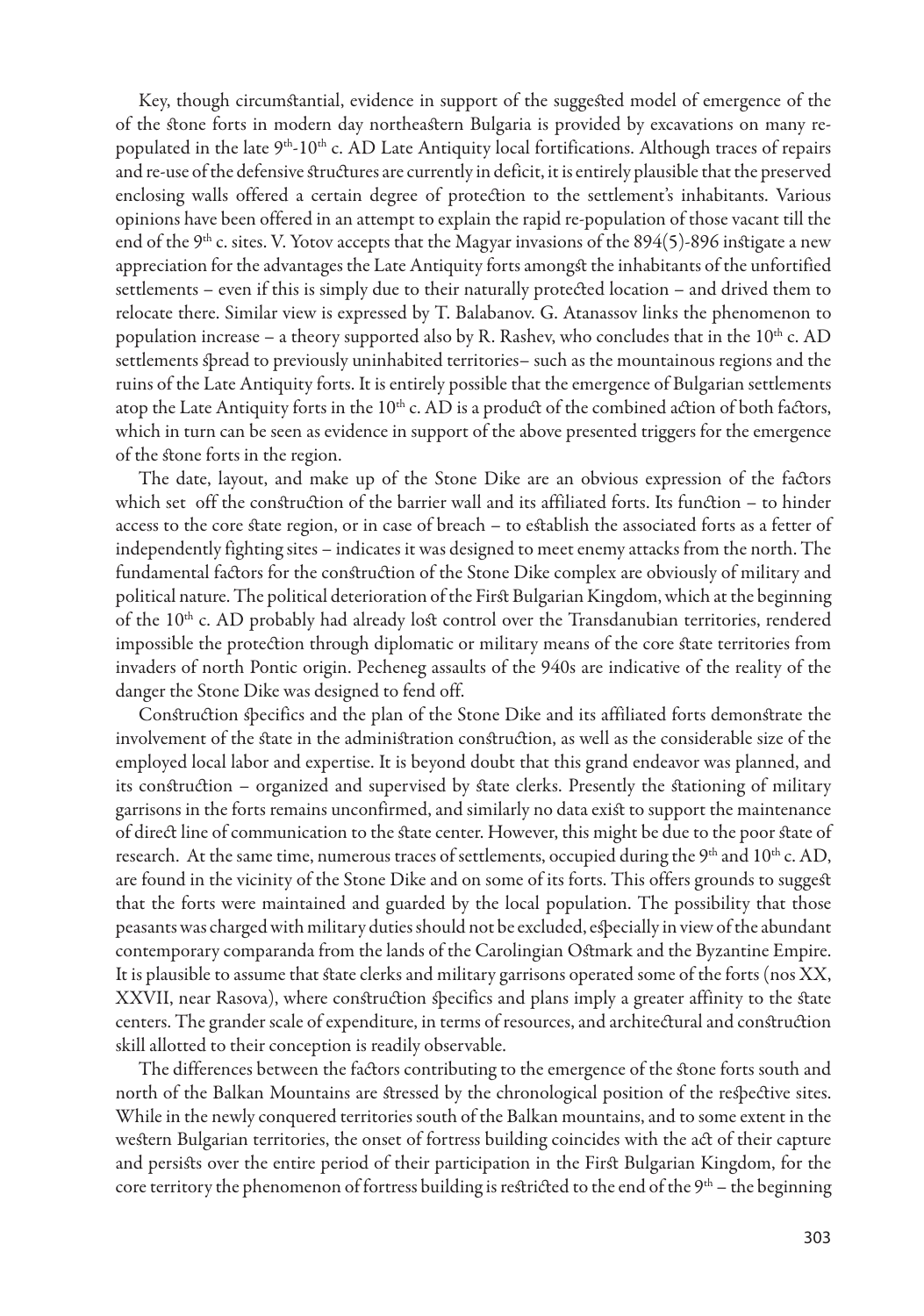of the 10th c. AD. At the same time the abandonment of the earthen dikes is already a fact, and the Magyar attacks make pointed statement about the vulnerability of the country's core territories.

The specific conditions operating in the southwestern Bulgarian territories after the transfer of the state center do not exclude the possibility for gradual appropriation of some of the functions of the state government related to the erection and defense of forts by the Bulgarian aristocracy. This hypothesis, however, is yet to be tested.

## **4. Factors contributing to the abandonment of the provincial stone fortresses. The faith of the provincial stone fortresses during the period of the Byzantine dominion and the Second Bulgarian Kingdom**

The faith of the early medieval Bulgarian forts is predetermined by the loss of territories and the final termination of the sovereign Bulgarian state in 1018. Within the frame of the Byzantine Empire they undergo different historical development, conditioned upon their location and changes in Byzantine political, military, administrative and economic system. Important role played also changes in the ethic and demographic map of the Balkan peninsula, produced by the late nomads' invasions – Pechenegs, Uzi, Cumans, affecting especially the territories north of the Balkan mountains. A portion of the forts were preserved throughout the entire period of the Byzantine dominion, and were included in the resurrected Bulgarian state at the end of the  $12<sup>th</sup>$  – beginning of the 13<sup>th</sup> c. AD, though with changed function, and sometimes design.

The heavy damage inflicted by the Pechenegs' invasions brought about the dissolution of the fortress network in modern day northeastern Bulgaria and Romanian Dobruja. The large scale military conflicts of the Byzantine Empire with Magyars, Serbs, Normans, and from the end of the  $12<sup>th</sup>$  c. AD – with the restored Bulgarian Kingdom, as well as with the participants in the Third and Fourth Crusade have equivalent impact on the lands south of the Balkan Mountains and the southwestern Bulgarian territories. However, many of the provincial forts – Anhialo, Beroe, Mesemvria, Philippopolis, Serdica-Sredets, Skopije, Bitola, etc, survive or are restored to become important military-administrative, economic and church centers. The abandonment of forts, and the neglect to restore others is due to a large degree to the emergence of new regional centers, often found atop the ruins of Late Antiquity fortresses, and some newly established ones, which appropriate all those functions. Of utmost importance is the advance in warfare, especially in siege technology, which leads to sophistication of military architecture in the period of the  $12<sup>th</sup>$  to the 14th c. AD. Those developments configure the interest of medieval monarchs and builders in wellplanned, advantageously located on inaccessible terrain Late Antiquity forts. Simultaneously, many early medieval Bulgarian forts turn out to be unfit to answer to the new requirements and are abandoned or replaced by others, the construction of which obliterated the original features.

As a result of all those changes in the life on the Bulgarian lands during the  $11<sup>th</sup>$ -12<sup>th</sup> c. AD, the defense system of the First Bulgarian Kingdom became almost irrelevant to the system employed by the Second Bulgarian Kingdom. This holds even more true for the core region of the pre-971 Bulgarian state. The preserved Bulgarian forts either continue to make use, with minor repairs, of the inherited Late Antiquity walls or built new ones. In both instances, however, the early medieval forts play no part in the development of the fortification of the Second Bulgarian Kingdom.

#### **Conclusions**

Data acquired in archaeological excavations demonstrates that the origin of the provincial stone fortresses must be linked to the expansion politics of the Bulgarian kingdom. In the ongoing conquest of new territories south of the Balkan Mountains, functioning Byzantine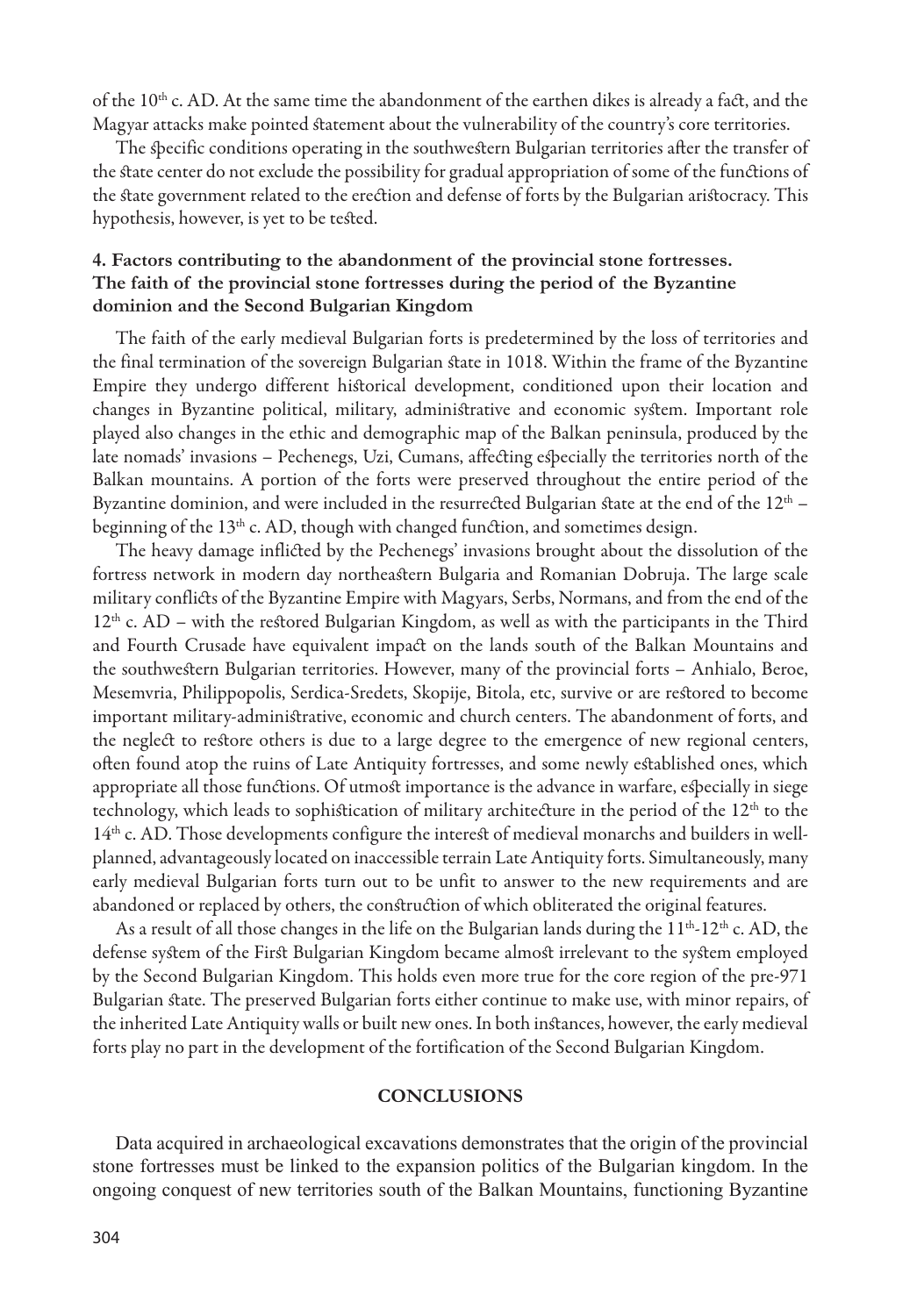forts such as Anhialo, Goloe, Mesemvria, Serdica, and Filippopolis were incorporated within the state borders. The necessity to control and protect the newly acquired lands prompted the emergence of other – Constantia, Markeli, and the fortress by Sliven.

A complex set of factors, amongst which changes within state military-political system, reflected in the abandonment of the system of earthen fortifications and the inability of the government to secure effective protection of the core area, set off the emergence of a large number of fortresses in modern day northeastern Bulgaria at the end of the  $9<sup>th</sup>$  and the beginning of the  $10<sup>th</sup>$  c. AD. A manifestation of this is the construction of the Stone Dike and the associated forts in northern Dobruja at the beginning of the  $10<sup>th</sup>$  c. AD, possibly during the reign of King Simeon, or in the early years of the rule of his son, Peter. An identical trend can also be tracked in the lands west of the River Yantra, although some of the local forts, such as Bdin and Belgrade, were possibly military-administrative centers, exerting control and securing the defense of the territories annexed at the beginning of the 9<sup>th</sup> c. AD. Comparable functions probably had Pernik, Tserovo, and other forts from the southwestern Bulgarian territories. It is perceivable, however, that the construction of a significant number of the western forts was sponsored by the members of the Bulgarian ruling elite, result of a wave of construction projects realized in the context of the war with the Byzantine empire, spanning over a long period from the end of the  $10<sup>th</sup>$  to the beginning of the  $11<sup>th</sup>$  c. AD (the case of Bitolja and Melnik).

It is hard to reconstruct the picture for the lands north of the Danube River, where so far only one Bulgarian fortress is confirmed – the one by Slon. Since the region was much less densely settled, and probably served as a buffer zone, it is unreasonable to expect a large number of forts here.

Inquiry into the architectural layouts and the constructive specificities of the studied fortresses securely assigned to the period of the First Bulgarian Kingdom betrays the operation of two trends in the defensive architecture across the Bulgarian territories.

The first one is representative of the indigenous development, and is characterized by the typical for this early stage lack of construction expertise and knowledge of poliorketics. It is recognized by the unrefined and ineffective technique, making use of quarried stone set in mud, the compact size of the solid towers, which likely didn't exceed in height of the up to four-meter tall curtain walls. This is precisely the tradition in which most of the newly erected and re-used Late Antiquity forts in the core area, some of the forts of the Stone Dike, and some of those in the western Bulgarian territories were executed.

Certain sites – the one by Tsar Asen, a portion of the forts of the Stone Dike, and the one by Slon – are indicative of the influence from the monumental architecture of the *auls* of the First Bulgarian Kingdom. This simulation of monumentality, however, should not be taken as an indicator of foreign influence, since the resemblance is only in the appearance. The effect is imitated through the employment of stone blocks in the faces of the walls. The specifics of the construction and of the architectural planning, such as the lack of foundations and the use of solid towers, relates those to the forts executed in quarried stone set in mud. It seems most likely, that the noted distinctions reflect immediate involvement of the state in the design of forts like those at Tsar Asen and Slon.

The second trend reflected in the construction of the provincial stone fortresses, is most widely attested among the forts of the territories to the south of the Balkan mountains, in Thrace and in the southwestern Bulgarian lands. Characteristic here is the employment of a much more effective building technique – quarried stone bound in mortar, and the application of architectural plans, reviving the achievements of Late Antiquity poliorketics. The direct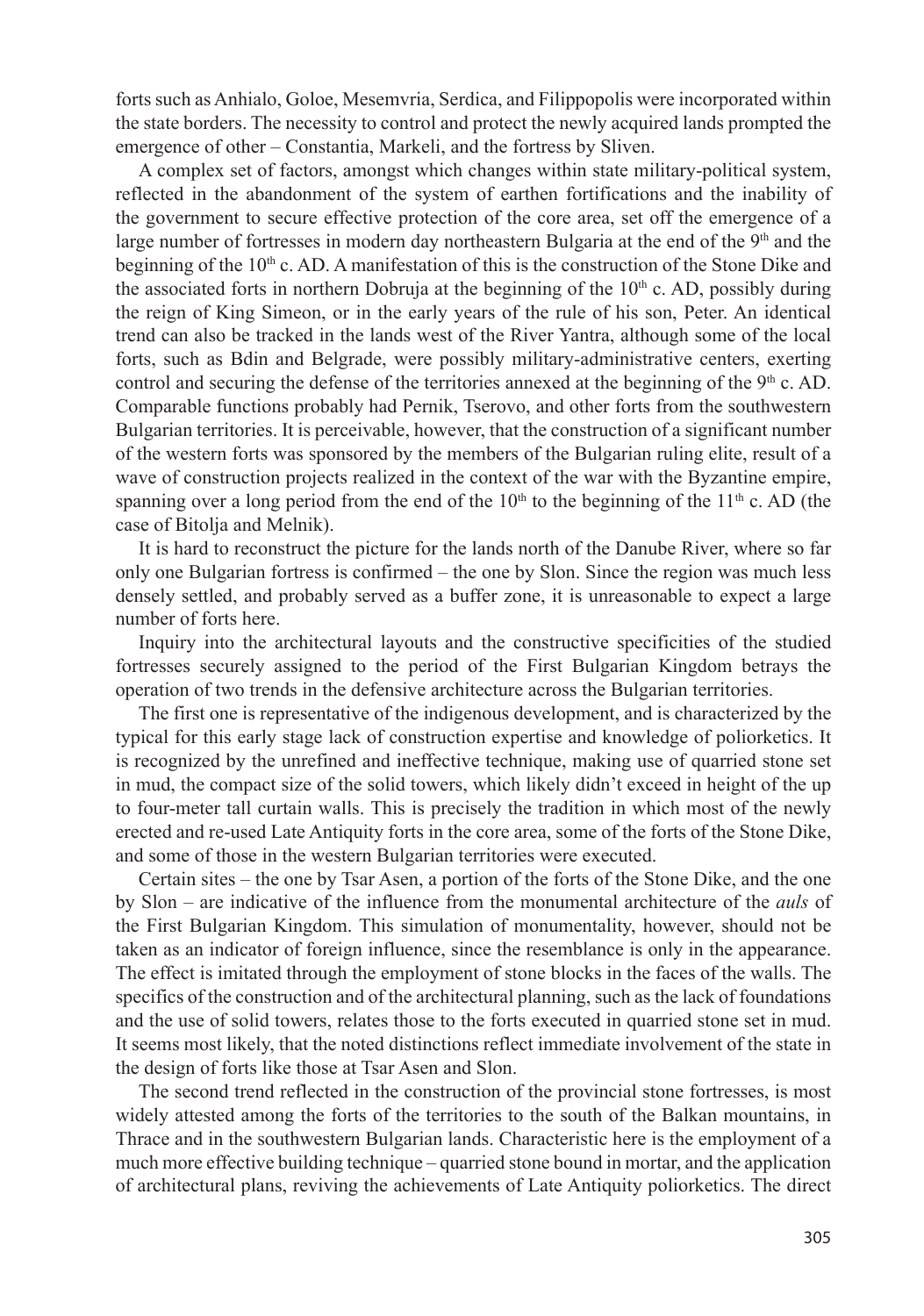influence of Byzantine traditions in fortification construction is beyond doubt. Triggers for its adoption seem to be the use of operating Byzantine installations by the Bulgarians, as well as the wartime collisions with others, which offered persuasive proof of the efficiency of the Byzantine forts. Possibly weight for the adoption of this building tradition into Bulgarian territories had the presence of skilled in the art of poliorketics personnel within the First Bulgarian Kingdom – Byzantine captives, refugees, and volunteer employees of the Bulgarian government.

Exchange and interactions between the two trends of defensive architecture can be traced in sites such as the fortresses by Pernik and Tserovo. Intriguing examples of monuments executed in one of the traditions, located amidst territories dominated by the other also exist. The barrier wall by the St. Nicolas church in Melnik reflects the influence of the native Bulgarian tradition in the territories south of the Balkan Mountains, while Veliki Gradats on Danube shows the characteristics of the Byzantine tradition.

The different defensive capacity of the forts constructed in the two distinct traditions is a result of their attunement to the peculiarities of the enemy force they were designed to deal with. In the lands north of the Balkan Mountains, forts were envisioned as protectors against unskilled in the art of siegecraft nomads from the northern Pontic steppes, while the forts to the south of the Balkan Mountains had to withstand the Byzantine Empire, with its centuries old tradition in poliorketics.

Data available on Bulgarian aptitude in fortification assault and defense is very limited. It may be suggested, however that after its swift materialization during the reign of Khan Krum, the Bulgarian siege park went on stand-by, or was even desolated. In contrast, skills in the defense of fortified sites were at their peak precisely in the final stages of the existence of the First Bulgarian Kingdom.

Data accumulated as a result of archaeological excavations allows asserting with greater confidence the existence of a comparatively developed defense system in the core area of the First Bulgarian Kingdom. It relied on the newly erected and on some re-used Late Antiquity forts, spaced at a one-day march from each other. This organization of the strongholds warranted the protection of the surrounding population and allowed them to exchange support troops, while simultaneously securing the communication lines.

An important part of this defensive system was the Dobruja Stone Dike. Despite its imperfections as a barrier, and its possible inability to effectively stop assaults, it offered a line of independently working fortresses, fulfilling tasks quite similar to the ones set in front of the forts of the core area.

Although the mass emergence of Bulgarian settlements atop the ruins of Late Antiquity forts at the beginning of the  $10<sup>th</sup>$  c. AD is likely directly linked to the demographic growth, it may also be taken as an indicator of the imperfections of the core area's defense system. The failure of the new forts to offer protection to the entire population against the ongoing nomad invasions might have generated the search for naturally protected sites for settlement. It must be stressed, however, that on the hitherto studied reclaiming naturally defensible positions sites – Odartsi, Debrene, Stana kale – there is no evidence for repair of the Late Antiquity defensive walls.

The system of the country's core territories, envisaged with the attacks of the northern Pontic steppes nomads in mind, proved incapable of fending off the well organized military campaigns, which brought about the end of the Bulgarian statehood north of the Balkan Mountains after 971.

In contrast to the modern day northeastern Bulgaria and Romanian Dobruja, there are no indications that the forts of the other Bulgarian territories were organized in a similar